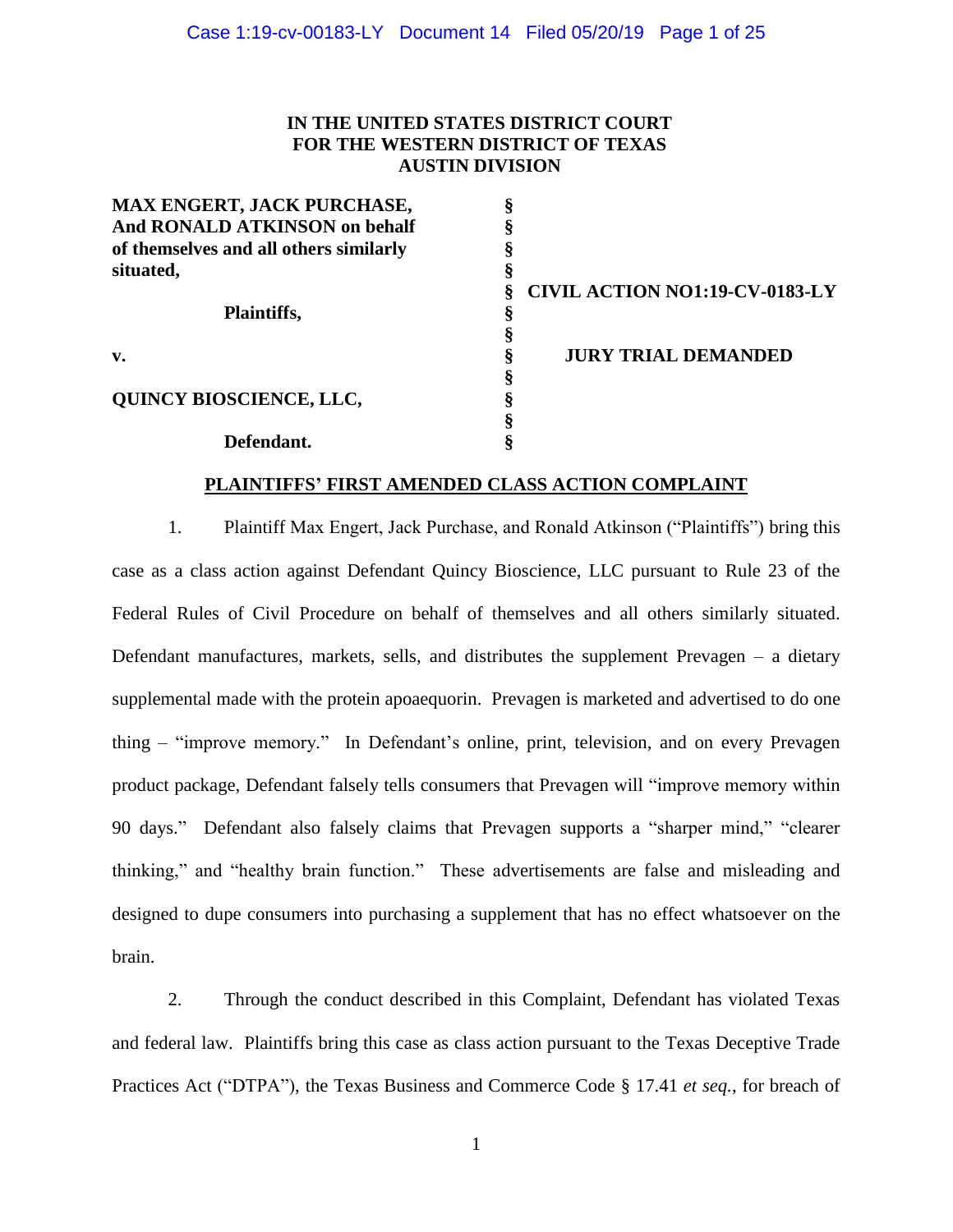#### Case 1:19-cv-00183-LY Document 14 Filed 05/20/19 Page 2 of 25

express and implied warranties, and under the Magnuson-Moss Warranty Act. Accordingly, Plaintiffs, on behalf of themselves and all others similarly situated, seek to recover their economic losses, treble damages, exemplary damages, attorney's fees, costs and interests, and all other relief to which they and the Class Members are entitled.

## **JURISDICTION AND VENUE**

3. This Court has original jurisdiction over Plaintiff's claims pursuant to the Class Action Fairness Act found in 28 U.S.C. § 1332(d)(2). The matter in controversy, exclusive of interest and costs, exceeds the sum or value of \$5,000,000 and is a class action in where there are in excess of 100 class members and some of the class members are citizens of a state different than that of Defendant.

4. Defendant is subject to personal jurisdiction in Texas because it does business in Texas, advertises in Texas, markets to Texas consumers, and the misrepresentations forming the basis of this lawsuit were made in Texas.

5. Venue is proper in this district under 28 U.S.C. § 1391 because a substantial part of the acts or omissions giving rise the claims in this Complaint took place in this district.

#### **PARTIES**

6. Plaintiff Max Engert is a resident of Travis County, Texas. During the relevant time period, Plaintiff Engert acquired and consumed Prevagen.

7. Plaintiff Jack Purchase is a resident of Parker County, Texas. During the relevant time period, Plaintiff Purchase acquired and consumed Prevagen.

8. Plaintiff Ronald Atkinson is a resident of Walker County, Texas. During the relevant time period, Plaintiff Atkinson acquired and consumed Prevagen.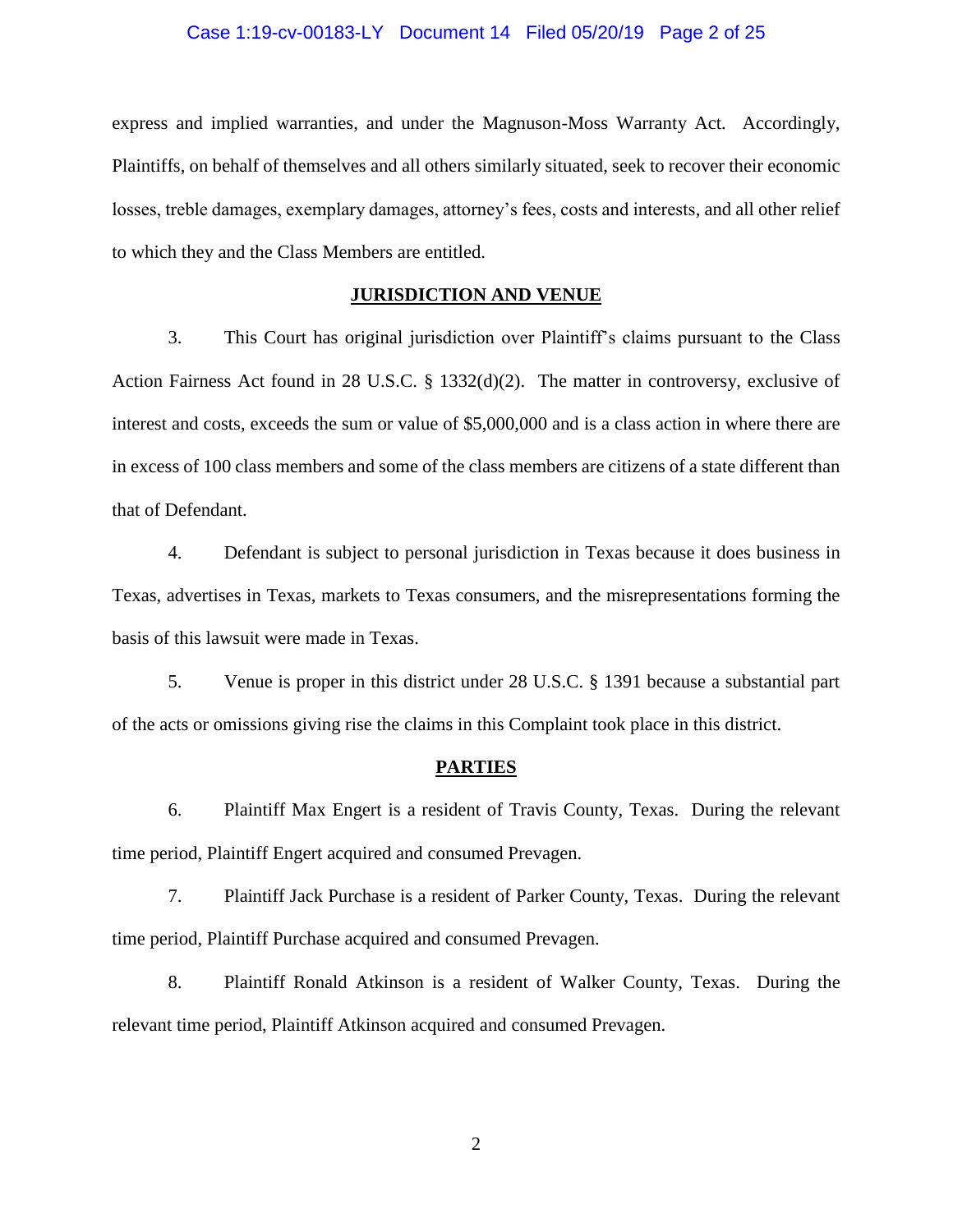#### Case 1:19-cv-00183-LY Document 14 Filed 05/20/19 Page 3 of 25

9. Defendant Quincy Bioscience, LLC is a foreign limited liability company organized under the laws of Wisconsin. Defendant has been served and has made an appearance in this case.

10. The "Texas Class" consists of all citizens of Texas who, within the last four years prior to the filing of this Complaint, purchased Defendant's product Prevagen, in any amount. Excluded from this Class are Defendant's officers, directors and employees, and those who purchased Prevagen for the purpose of resale.

11. The "National Class" consists of all citizens of the United States who, within the last four years prior to the filing of this Complaint, purchased Defendant's product Prevagen, in any amount. Excluded from this Class are Defendant's officers, directors and employees, and those who purchased Prevagen for the purpose of resale.

### **COVERAGE**

12. At all material times, Defendant has been a "person" as defined under the Texas Business and Commerce Code. Tex. Bus & Com. Code §§  $17.45(3)$ ,  $17.50(a)(1)$ ;

13. At all material times, Defendant has been a seller as defined under the Texas Business and Commerce Code. Tex. Bus. & Com. Code § 2.103(a)(4).

14. At all material times, Defendant has been the manufacturer of Prevagen, which was sold in Texas and across the United States.

15. At all material times, Defendant has been the warrantor of Prevagen under the Magnuson-Moss Warranty Act. 15 U.S.C. § 2301(5).

16. At all material times, Prevagen has been a good and consumer product within the Texas Business and Commerce Code and the Magnuson-Moss Warranty Act. Tex. Bus. & Com. Code § 2.105(a); 15 U.S.C. § 2301(1).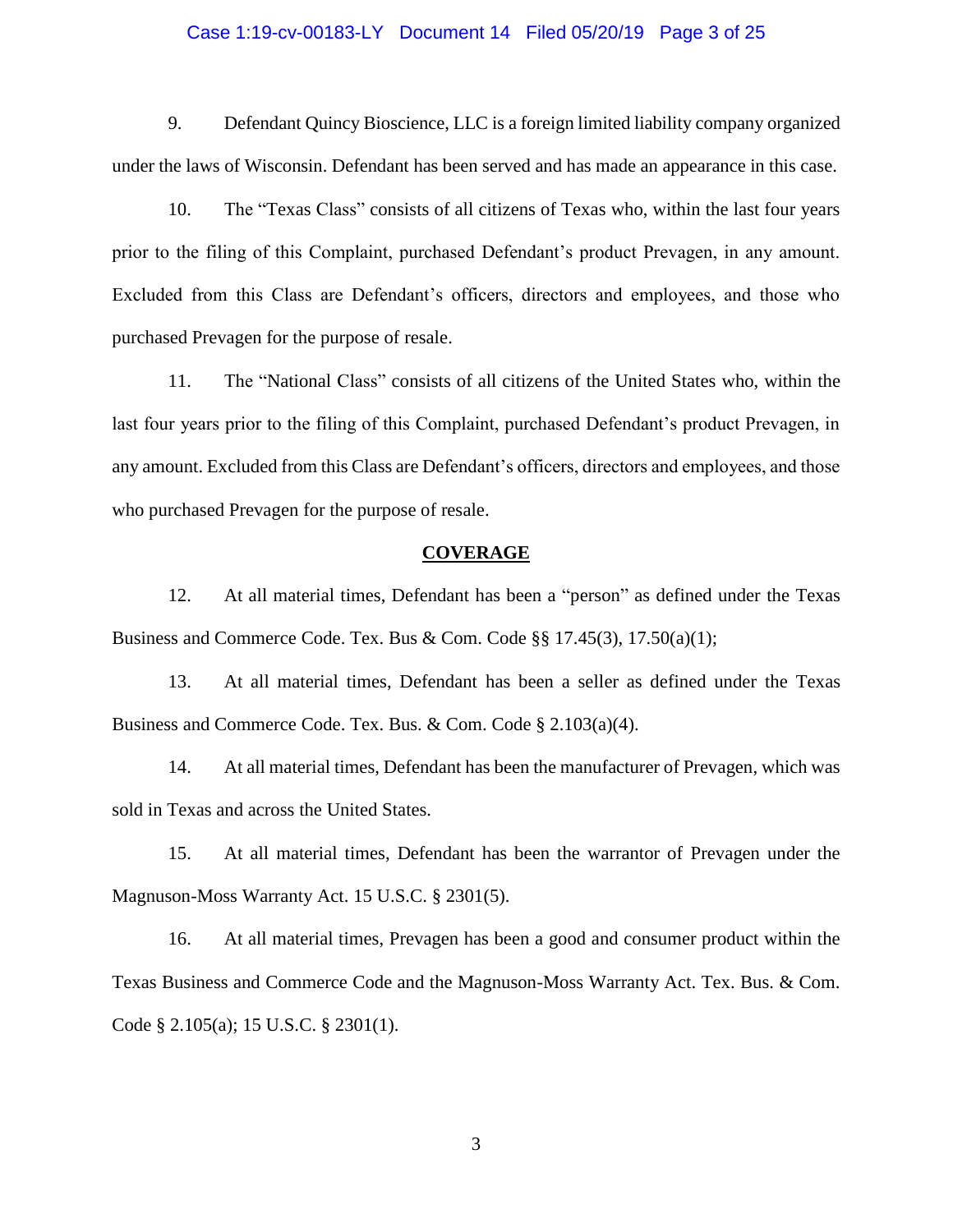#### **FACTS**

### **INTRODUCTION**

17. Since 2007, Defendant has manufactured, marketed, distributed, and sold Prevagen. Prevagen is available in regular strength (10 mg. apoaeqorin), extra strength (20 mg. apoaequorin), and mixed berry chewable forms (10 mg. apoaequorin). Through an extensive, widespread, and uniform nationwide marketing campaign, on the on the front of each Prevagen product package, and on the bottle of Prevagen itself, where it cannot be missed by any consumer, Defendant misrepresents that Prevagen (1) "improves memory," (2) that it has been "clinically tested" to "improve memory within 90 days," (3) that it "supports: healthy brain function, sharper mind, and clearer thinking." Prevagen is marketed as a supplement to have one purpose: to improve agerelated memory loss. However, Defendant's statements are false and misleading. Defendant has deceived consumers in Texas and throughout the US to purchase Prevagen when it has no effect on the brain and provides no benefit to the body, let alone, improve memory.

#### **SALE OF PREVAGEN**

18. Prevagen is sold in nearly every major retail store in the US, as well as being sold on the internet. A 30 count bottle of Prevagen retails for approximately \$28.00 - \$60.00. To sell Prevagen, Defendant has told consumers that the supplement will improve their memories within 90 days and improve the health of their brains. These false and deceptive statements have harmed consumers, especially elderly consumers, across the country. For example, the American Association of Retired Persons has recently spoken out against Defendant and has stated that Defendant is "deceiving millions of aging Americans" with claims that the supplement can treat age-related memory loss. (*See* [https://www.aarp.org/politics-society/advocacy/info-](https://www.aarp.org/politics-society/advocacy/info-2018/overturn-prevagen-decision-fd.html)[2018/overturn-prevagen-decision-fd.html,](https://www.aarp.org/politics-society/advocacy/info-2018/overturn-prevagen-decision-fd.html) last visited February 21, 2019). Defendant's false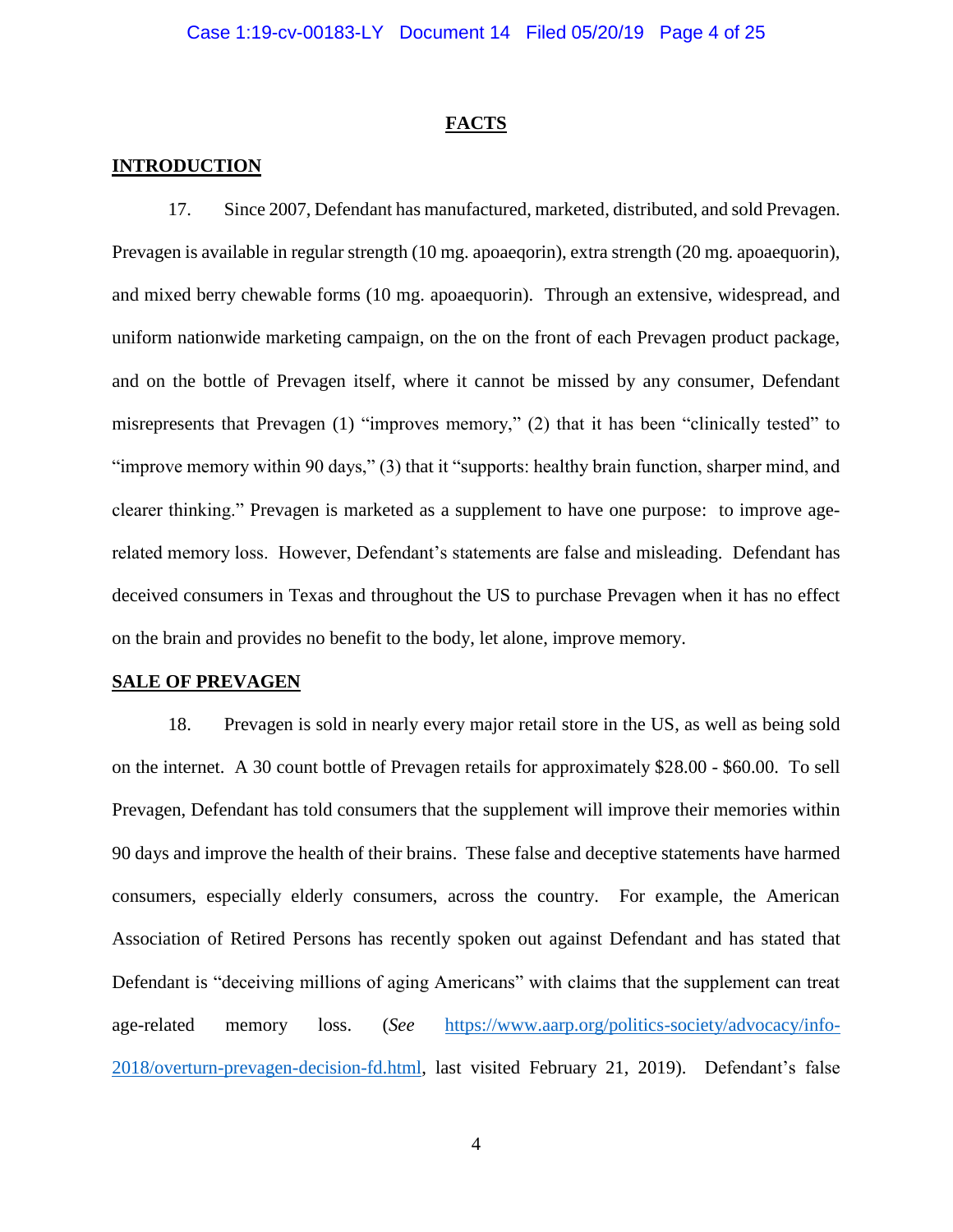# Case 1:19-cv-00183-LY Document 14 Filed 05/20/19 Page 5 of 25

statements are pervasive. Defendant's website states in bold that "Prevagen Improves Memory." The website further claims that it "is a dietary supplement that has been clinically shown to help" with "memory problems associated with aging."

19. Defendant's online and television advertisements further this deception by claiming that within 90 days, Prevagen will improve one's memory.



20. Defendant then claims that Prevagen will promote a "healthier brain."

21. Even the packaging material makes these false claims. The following are screenshots of each of the packages for Prevagen: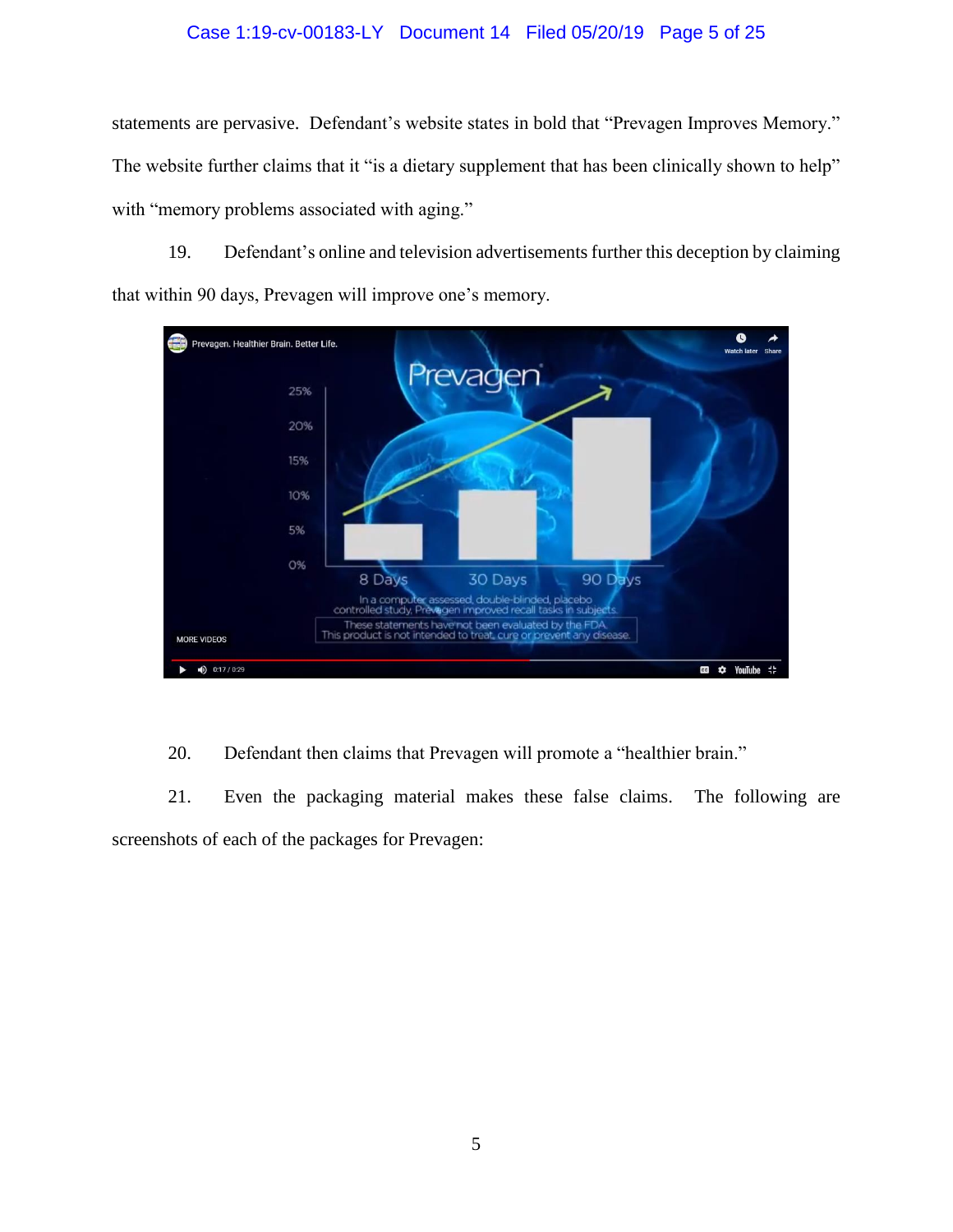# Case 1:19-cv-00183-LY Document 14 Filed 05/20/19 Page 6 of 25



22. Each package states the same: Prevagen "improves memory," is "clinically tested," and "supports: healthy brain function, sharper mind, and clearer thinking."

23. These falsehoods are continued on the side and back of the package.



## **BACK**

# **Clinically Tested**

In a computer assessed, doubleblinded, placebo controlled study, Prevagen® improved memory.\*



Originally discovered in jellyfish, Prevagen® is now made in a controlled scientific process. Developed by university researchers and scientists in Madison, Wisconsin.

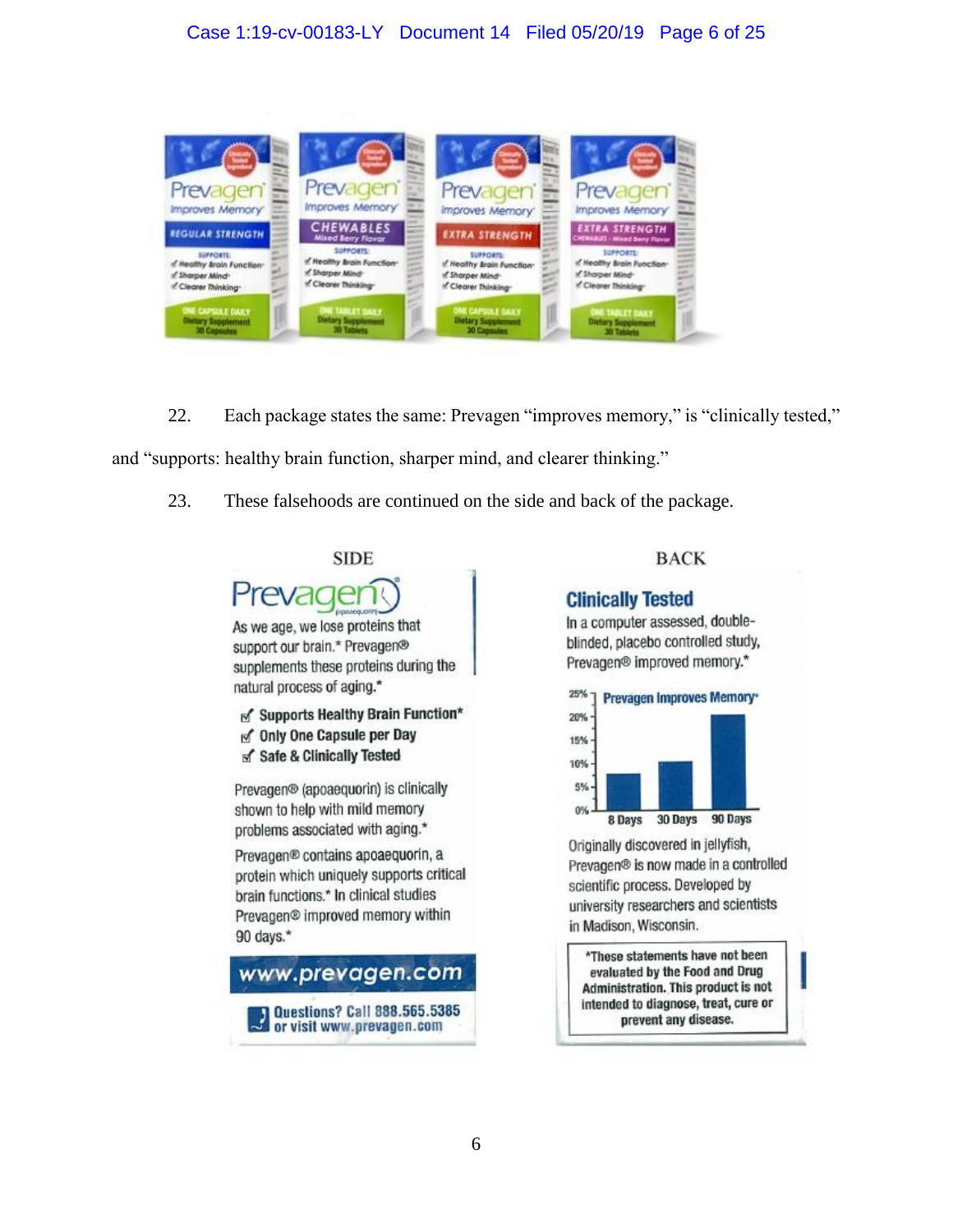# Case 1:19-cv-00183-LY Document 14 Filed 05/20/19 Page 7 of 25

24. At the top of the package, there is a picture of a brain that states "SUPPORTS HEALTHY BRAIN FUNCTION."



25. The misrepresentations are then repeated on the bottle, "Clinically Tested" and "Improves Memory."



26. Despite the evidence that Prevagen does not and cannot improve memory, provide a "healthier" brain, or support brain function, each and every advertisement and product package repeatedly emphasizes that Prevagen is "clinically tested" to "improve[] memory" and will do so within "90 days." Each and every consumer who purchases Prevagen is exposed to the deceptive brain function and memory representations.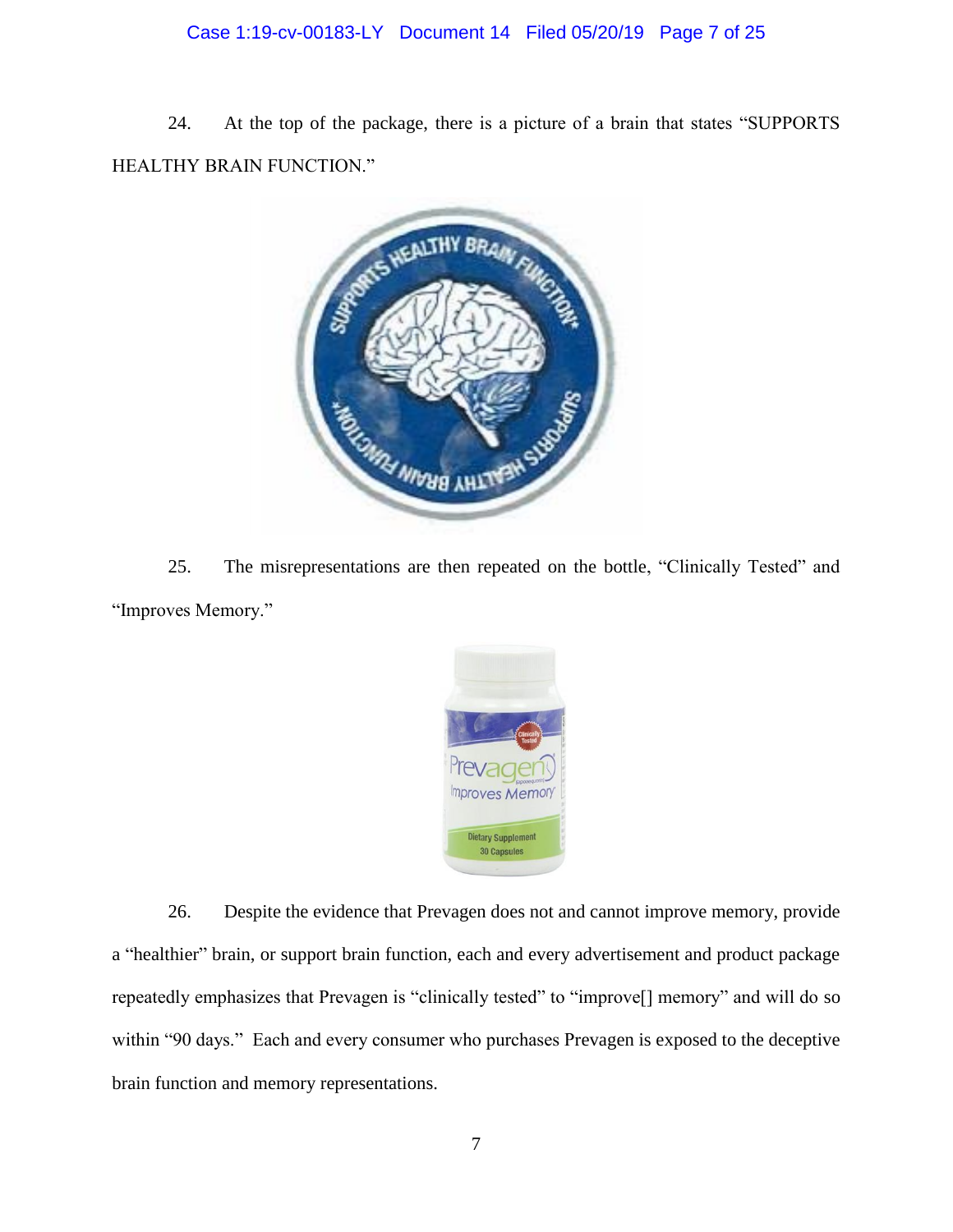#### **PREVAGEN DOES NOT IMPROVE MEMORY AND CANNOT AFFECT THE BRAIN**

27. Prevagen does not work as represented and Defendant is repeatedly making false statements about its ability to improve memory and affect the brain. Indeed, Prevagen does not improve memory or support healthy brain function, sharper mind, or clearer thinking. Prevagen's only active ingredient is apoaequorin, which is to be orally ingested at a daily dose of 10 or 20 mg. Apoaequorin is a protein, which is ingested and undergoes digestion where it is broken down into its amino acid constituent parts. As a result of being digested into amino acids, by the time that it reaches the bloodstream, Prevagen is no different than any other protein, such as those found in fish, turkey, bologna, etc. (none of which improve memory or brain function).

28. Additionally, the daily dose of Prevagen only provides a trivial amount of amino acids compared to the substantial amount of amino acids supplied by other proteins in our daily diets. Further, even if Prevagen were to somehow enter the bloodstream as apoaequorin (and not in its digested form as amino acids), it does not and cannot pass through the blood-brain barrier, and thus it can never enter the brain. Given that it cannot enter the brain, it can have no effect on brain function, including memory.

29. The digestion and absorption of proteins, including apoaequorin, is well established. Apoaequorin, like all other proteins, is fully digested before it hits the bloodstream. Digestion begins in the stomach and continues in the intestine with a series of enzymes including trypsin, elastase, chymotrypsins and carboxypedidases. These enzymes break down proteins, including apoaequorin, into amino acids and possibly some small peptides for absorption into the intestine. Thus, before apoaequorin even enters the intestine it has been reduced down to amino acids and possibly some small peptides. Afterwards, these products go through additional digestion in the intestinal cells and are even further reduced as a result.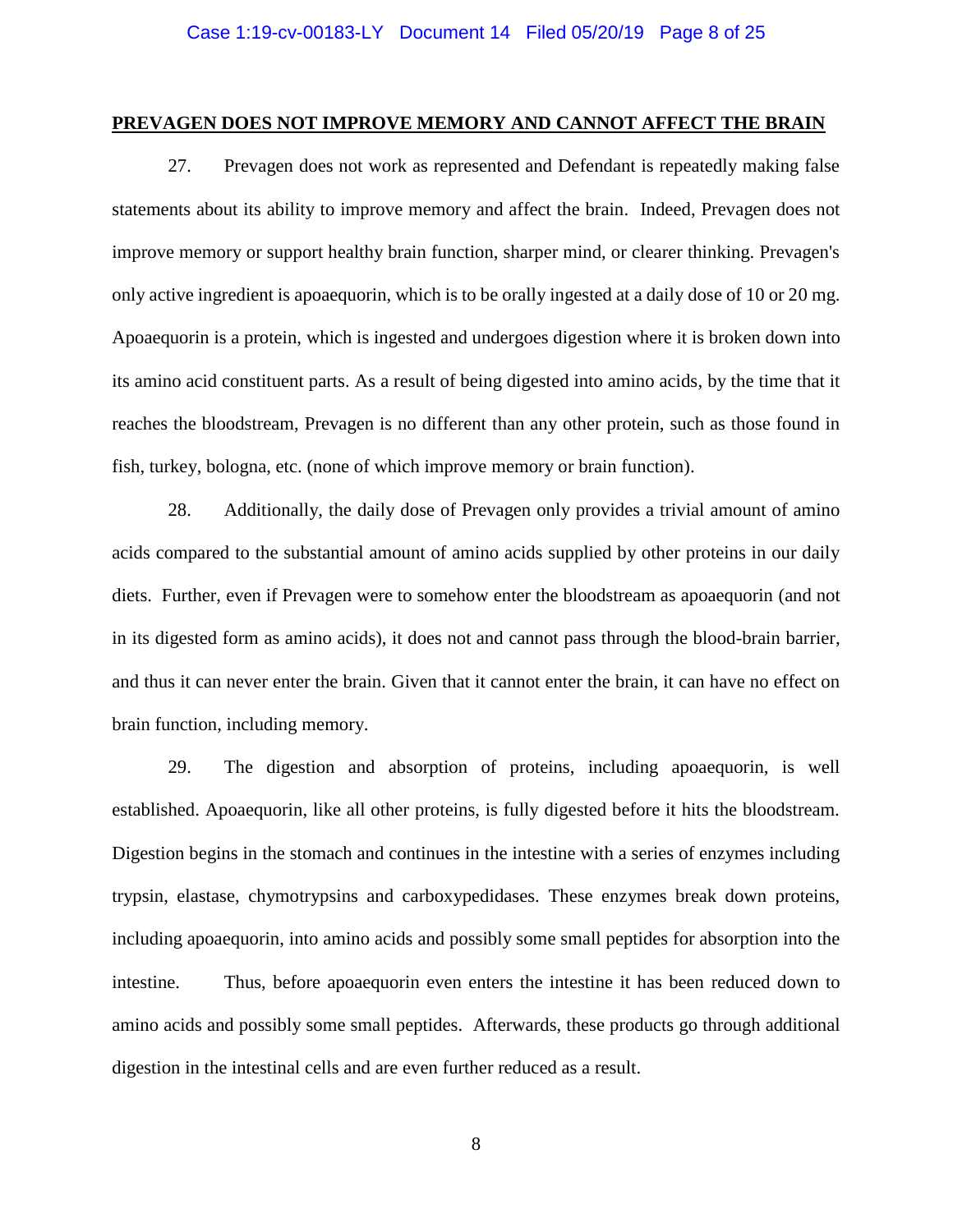#### Case 1:19-cv-00183-LY Document 14 Filed 05/20/19 Page 9 of 25

30. By the time it enters the blood, apoaequorin is broken down and indistinguishable from the amino acids derived from other dietary proteins. These common dietary proteins, and the amino acids they provide, are used by the body for any number of purposes, including the synthesis of muscle, tissues, and enzymes.

31. Once in the bloodstream, the body does not single out the amino acids from apoaequorin, as opposed to vast amount of other amino acids from the daily ingestion of proteins, and send them to the brain. Rather, the body uses all amino acids, including those derived from apoaequorin and all other dietary proteins, as needed. Given that humans also synthesize a lot of amino acids from their daily diet, the trivial amount derived from ingesting Prevagen would be substantially less than the total dietary protein ingested daily. Thus, taking Prevagen has a trivial, if any effect, on the body. Clearly, the claim that Prevagen promotes a healthier brain and improves memory is false.

32. In addition to being trivial in amount and not reaching the blood, if apoaequorin somehow were not fully digested, it would not be able to pass the blood-brain barrier. This means that Prevagen in no way can help memory or improve brain function. The blood-brain barrier keeps certain substances, including proteins, out of the brain. Apoequorin is a large, water soluble protein that cannot possibly pass the barrier into the brain.

33. Thus, Prevagen is digested and completely destroyed during the absorption process and cannot affect memory, lead to a healthier brain, support clearer thinking, or any of the other claims made by Defendant.

#### **NO RELIABLE SCIENTIFIC BASIS TO SUPPORT DEFENDANT'S CLAIMS**

34. Defendant claims that Prevagen has been "clinically tested" to improve memory within 90 days. This statement is false. Any reasonable consumer would believe that "clinically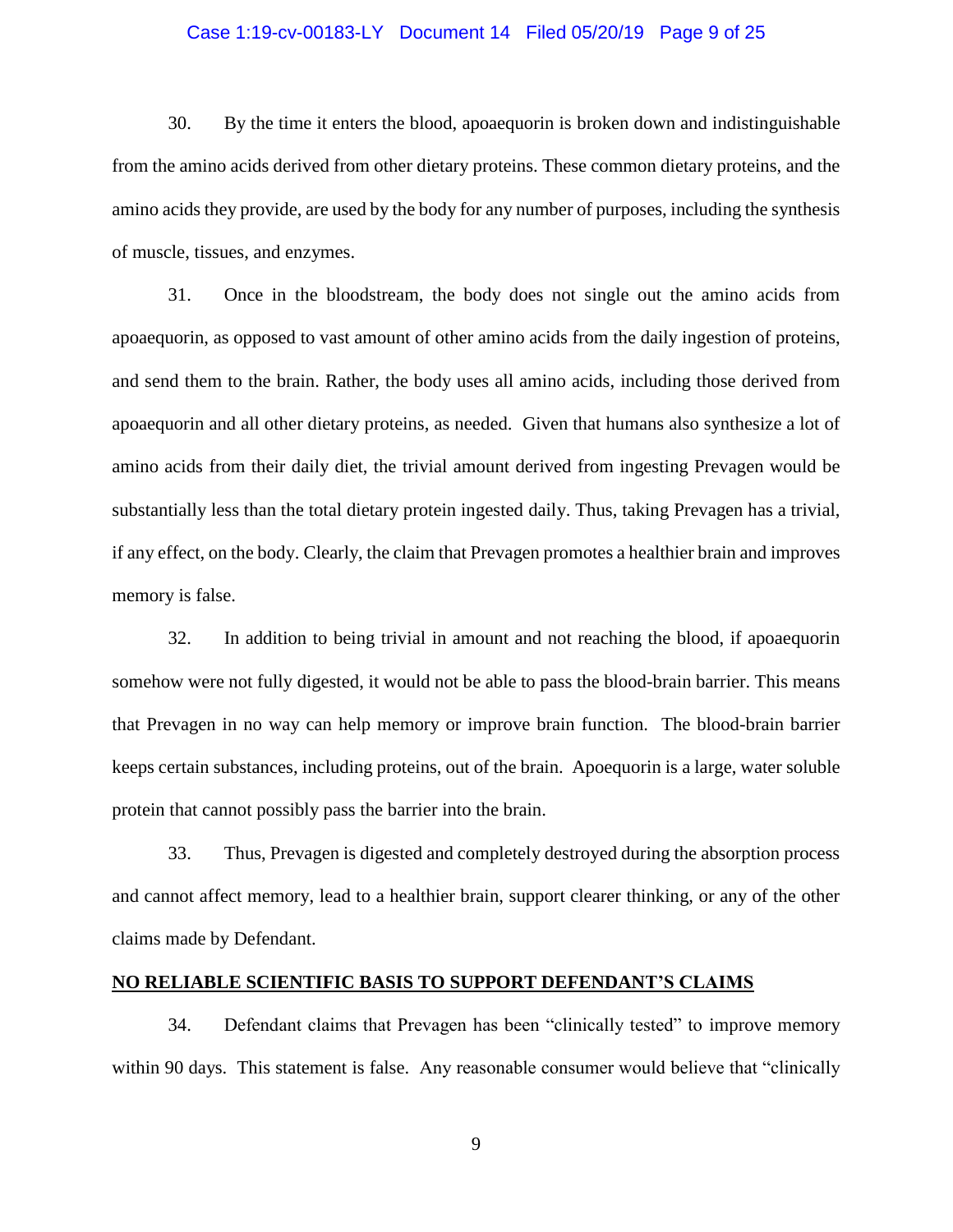#### Case 1:19-cv-00183-LY Document 14 Filed 05/20/19 Page 10 of 25

tested" means that there exists a scientific basis to support the allegation with competent evidence. However, there is no competent and reliable scientific evidence to support Defendant's claims.

35. Further, there has never been an independent, randomized controlled clinical trial subjected to a peer review process that supports Defendant's claims. Indeed, there is no peer reviewed study demonstrating an *independent*, randomized controlled clinical trial for Prevagen.

36. Worse, there is no basis in science for the representations made by Defendant. There is no reliable support for the claim that Prevagen improves memory, improves brain health, or any of the other statements made by Defendant. Indeed, reliable scientific methodology demonstrates that Prevagen does not and cannot improve brain function, memory, or any of the other statements Defendant has made because the key ingredient in Prevagen does not affect the brain – as noted in preceding paragraphs. Thus, there is no scientific basis for the representations by Defendant that Prevagen improves memory.

#### **DEFENDANT REPEATEDLY MADE FALSE REPRESENTATIONS**

37. As noted above, on its website, through its commercials, on the packing, and on the bottle itself, Defendant made – and still makes - numerous false statements regarding Prevagen that were designed to dupe unsuspecting consumers into purchasing the product.

38. Defendant stated that Prevagen "improves memory." This statement is false, deceptive, and misleading.

39. Defendant stated that Prevagen was "clinically tested" to "improve memory within 90 days." This statement is false, deceptive, and misleading.

40. Defendant stated that Prevagen "supports: healthy brain function, sharper mind, and clearer thinking." This statement is false, deceptive, and misleading.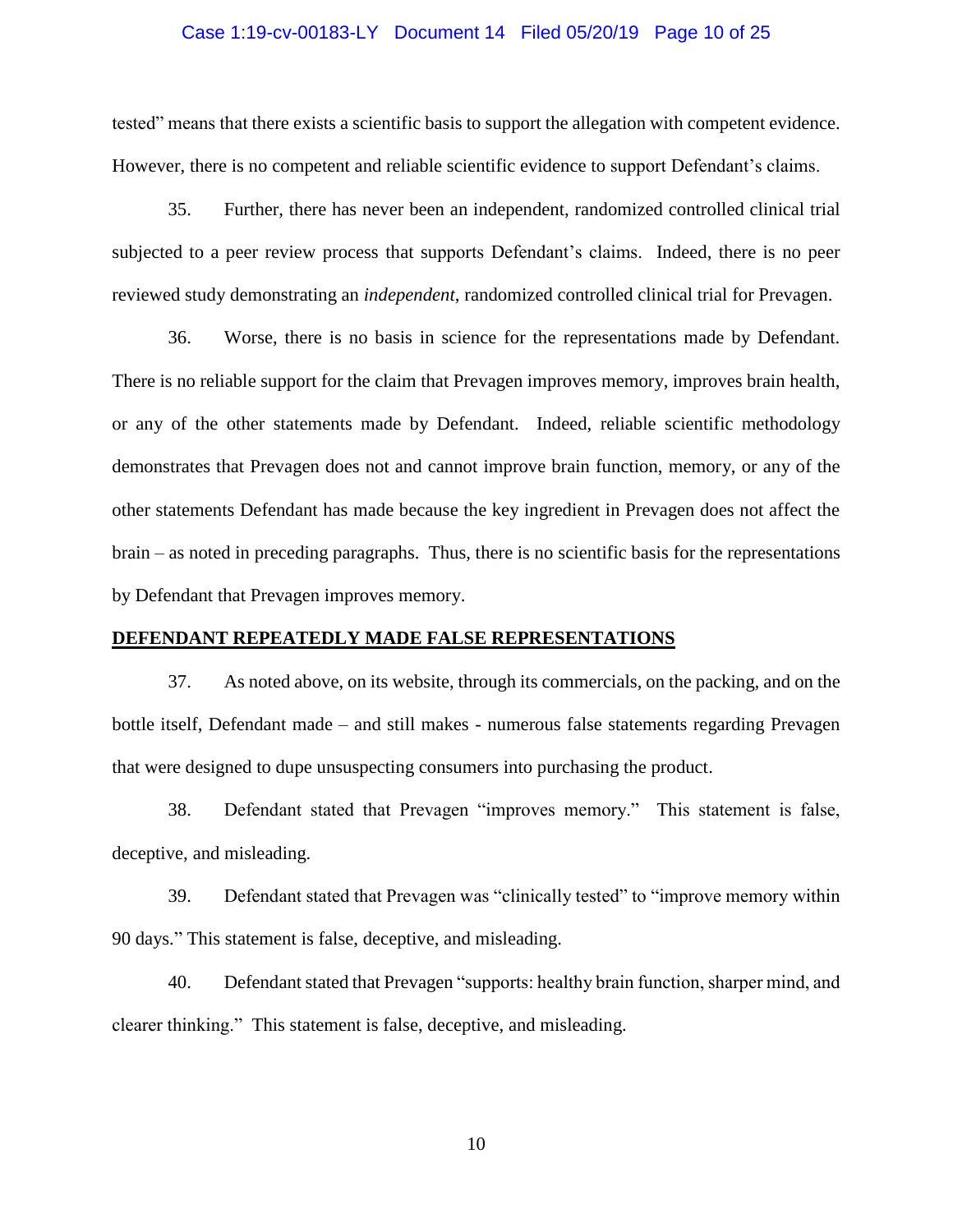#### Case 1:19-cv-00183-LY Document 14 Filed 05/20/19 Page 11 of 25

41. Defendant stated that Prevagen "supports healthy brain function." This statement is false, deceptive, and misleading.

Defendant stated that Prevagen leads to a "healthier brain." This statement is false, deceptive, and misleading.

### **CALIFORNIA LITIGATION**

42. This case is not the first case to challenge Defendant's conduct. In 2015, a California resident brought similar allegations against Defendant claiming that it was falsely advertising Prevagen as a memory improving supplement. (*See Racies v. Quincy Bioscience, LLC,* No. Civ. 15-292-HSG (N.D. Cal. 2015).) In denying the Defendant's Motion to Dismiss, the Court stated: "If Plaintiff successfully proves that the apoaequorin in the Product is destroyed by the human digestive system or is of such a trivial amount that it cannot biologically affect memory or support brain function, he will be able to affirmatively prove the falsity of Defendant's Product claims." (*Racies v. Quincy Bioscience, LLC,* No. Civ. A. 15-CV-0292-HSG, 2015 WL 2398268, at \*4 (N.D. Cal. May 19, 2015).)

43. The *Racies* Court later denied Defendant's Motion to Exclude expert testimony under *Daubert*, finding that the plaintiff's expert theory was reliable and certified the case as a class action under Rule 23 for California residents.

### **FEDERAL TRADE COMMISSION LITIGATION**

45. The *Racies* lawsuit is not the only case challenging Defendant's false, deceptive, and misleading acts. The Federal Trade Commission has brought its own lawsuit against Defendant. *See Federal Trade Commission v. Quincy Bioscience Holding Company, Inc., et al*., 753 F. App'x.  $87$  ( $2<sup>nd</sup>$  Cir. 2019). In the lawsuit brought by the FTC, the Second Circuit affirmed that a plausible claim was brought against Defendant based upon the theory that "apoaequorin [the primary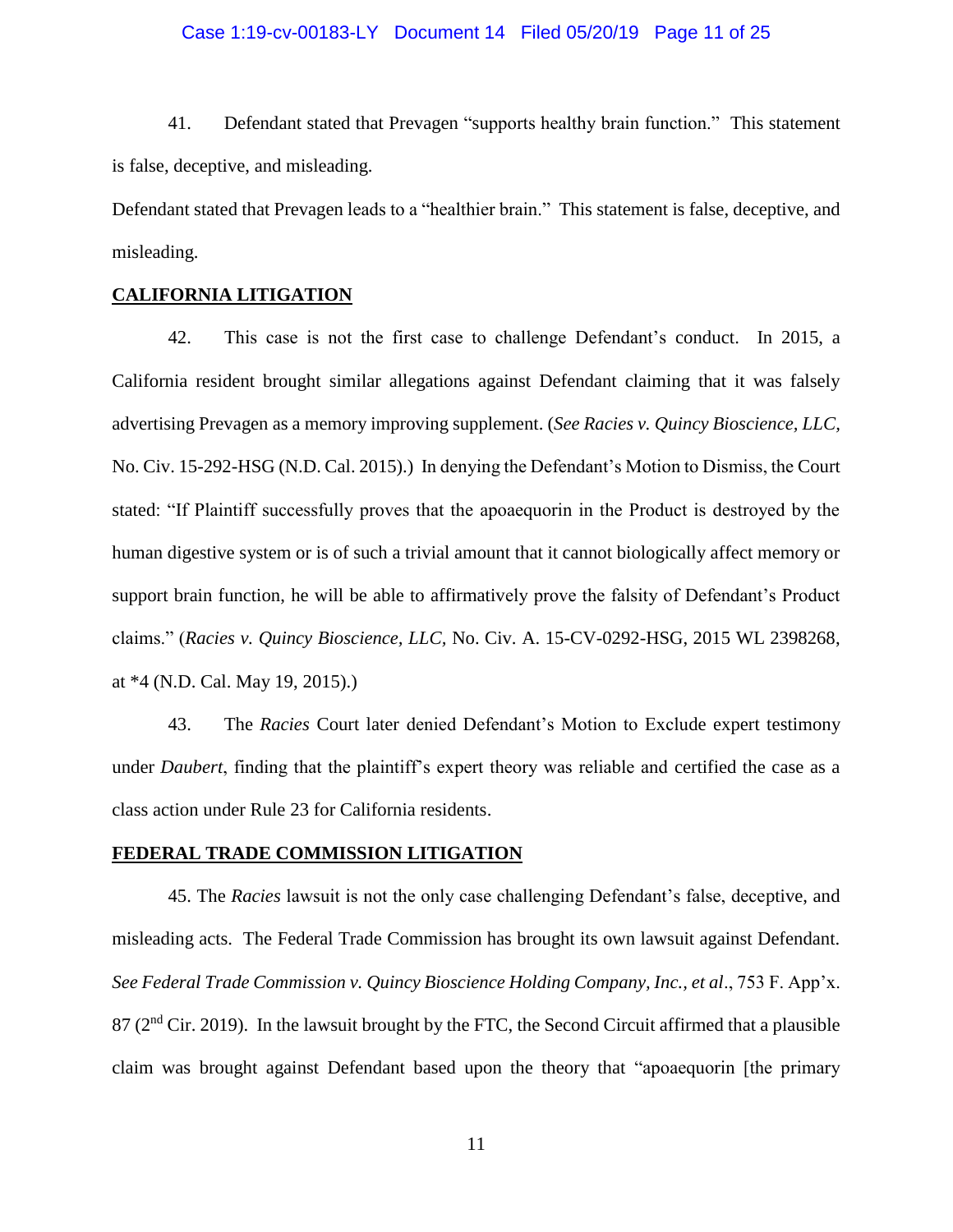#### Case 1:19-cv-00183-LY Document 14 Filed 05/20/19 Page 12 of 25

component of Prevagen] is rapidly digested in the stomach and broken down into amino acids and small peptides like any other dietary protein." *Id.* at 89. Thus, the Second Circuit found a plausible claim that Prevagen cannot affect brain function or improve memory given that the primary component is digested and broken down into amino acids in the stomach. *See id*.

#### **MISREPRESENTATIONS TO THE PLAINTIFFS**

44. Plaintiff Engert took Prevagen for approximately two years from April 2014 to May 2016. Plaintiff Engert purchased Prevagen after he was exposed to Defendant's false brain function and memory misrepresentations issued by Defendant on television and by reading the Prevagen package and label on the bottle claiming that Prevagen will improve memory as stated in this Complaint. In particular, Plaintiff Engert and his wife saw repeated television commercials at their home in the month of April 2014. Those television commercials were issued by Defendant and stated that Prevagen (1) "improves memory," (2) that it has been clinically shown to improve memory within 90 days, (3) that it "supports: healthy brain function, sharper mind, and clearer thinking." Those statements were false, deceptive, and misleading. After seeing the television commercials issued by Defendant, Plaintiff Engert and his wife went to CVS in Lakeway, Texas in April 2014 and reviewed the packaging material for Prevagen. The packaging material Plaintiff Engert reviewed were described in Paragraphs 21-24 of this Complaint. The representations on the packaging material were false, deceptive, and misleading. Plaintiff Engert then reviewed the bottle for Prevagen in April 2014. The bottle stated that Prevagen has been "Clinically Tested" and "Improves Memory." These representations were false, deceptive, and misleading. The statements made by Defendant in its television commercials, the packaging material, and on the bottle of Prevagen induced Plaintiff to purchase and consume Prevagen.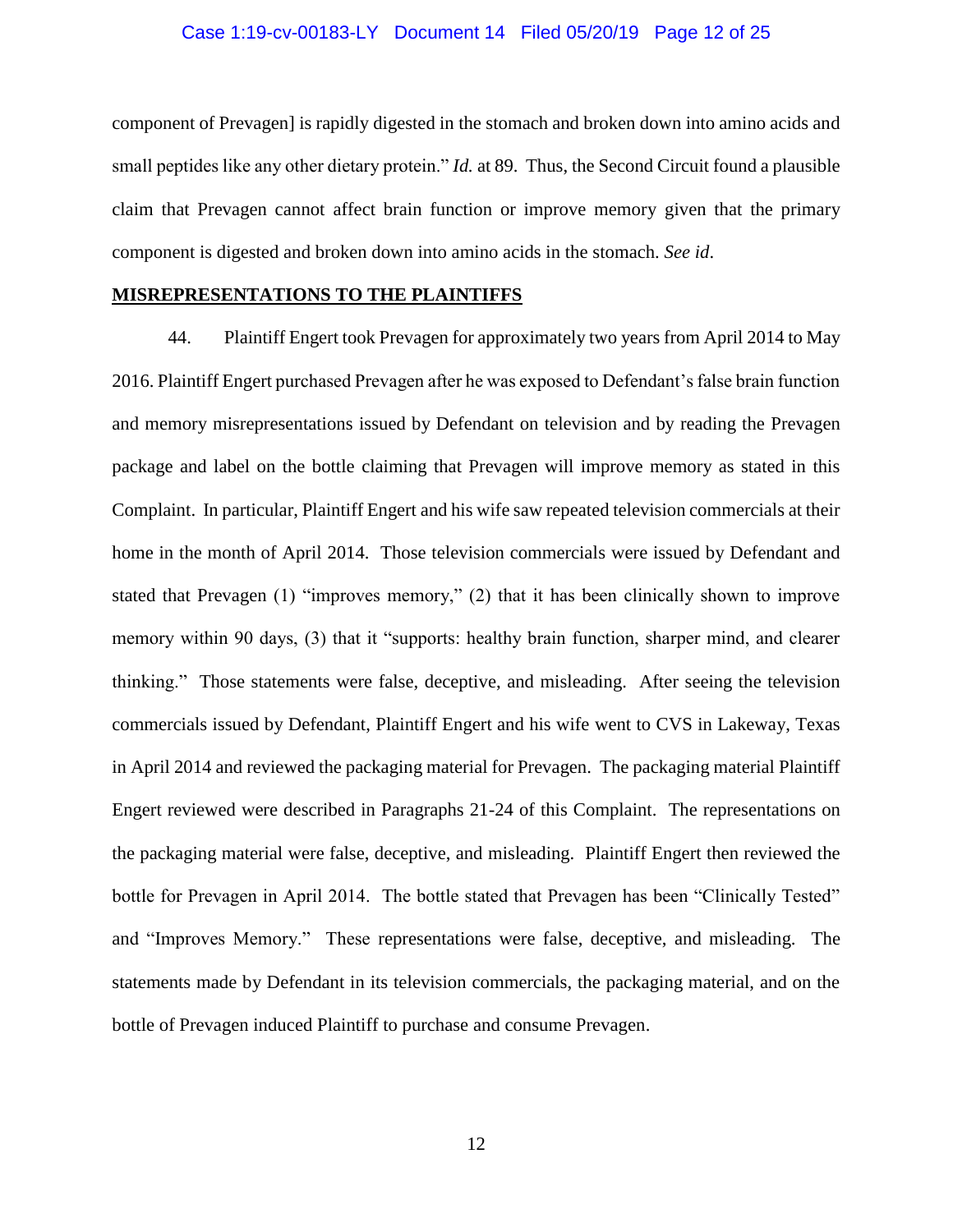#### Case 1:19-cv-00183-LY Document 14 Filed 05/20/19 Page 13 of 25

45. His purchases were made at CVS in Lakeway, Texas and he spent \$40.99 to \$59.99 per bottle for both regular and extra strength Prevagen. The Prevagen he took did not and could not improve memory or support healthy brain function as represented. The Prevagen he took did not provide any of the health benefits that Defendant stated. Had Plaintiff Engert known the truth about Defendant's misrepresentations, he would not have purchased Prevagen. Plaintiff Engert was injured because he was induced to purchase a product and lose money but for Defendant's unlawful representations and deceitful statements. He also did not receive the benefit that he was told and for which he purchased – a supplement that will improve his memory and the health of his brain.

46. Plaintiff Purchase took Prevagen for three months from September 2017 to December 2017. Plaintiff Purchase bought Prevagen after he was exposed to Defendant's false brain function and memory misrepresentations issued by Defendant on television and by reading the Prevagen package and label on the bottle claiming that Prevagen will improve memory as stated in this Complaint. In particular, Plaintiff Purchase saw repeated television commercials at his home in the month of September 2017. Those television commercials were issued by Defendant and stated that Prevagen (1) "improves memory," (2) that it has been clinically shown to improve memory within 90 days, (3) that it "supports: healthy brain function, sharper mind, and clearer thinking." Those statements were false, deceptive, and misleading. After seeing the television commercials issued by Defendant, Plaintiff Purchase went to the CVS near his home in Weathorford, Texas in September 2017 and reviewed the packaging material for Prevagen. The packaging material Plaintiff Purchase reviewed were described in Paragraphs 21-24 of this Complaint. The representations on the packaging material were false, deceptive, and misleading. Plaintiff Purchase then reviewed the bottle for Prevagen. The bottle stated that Prevagen has been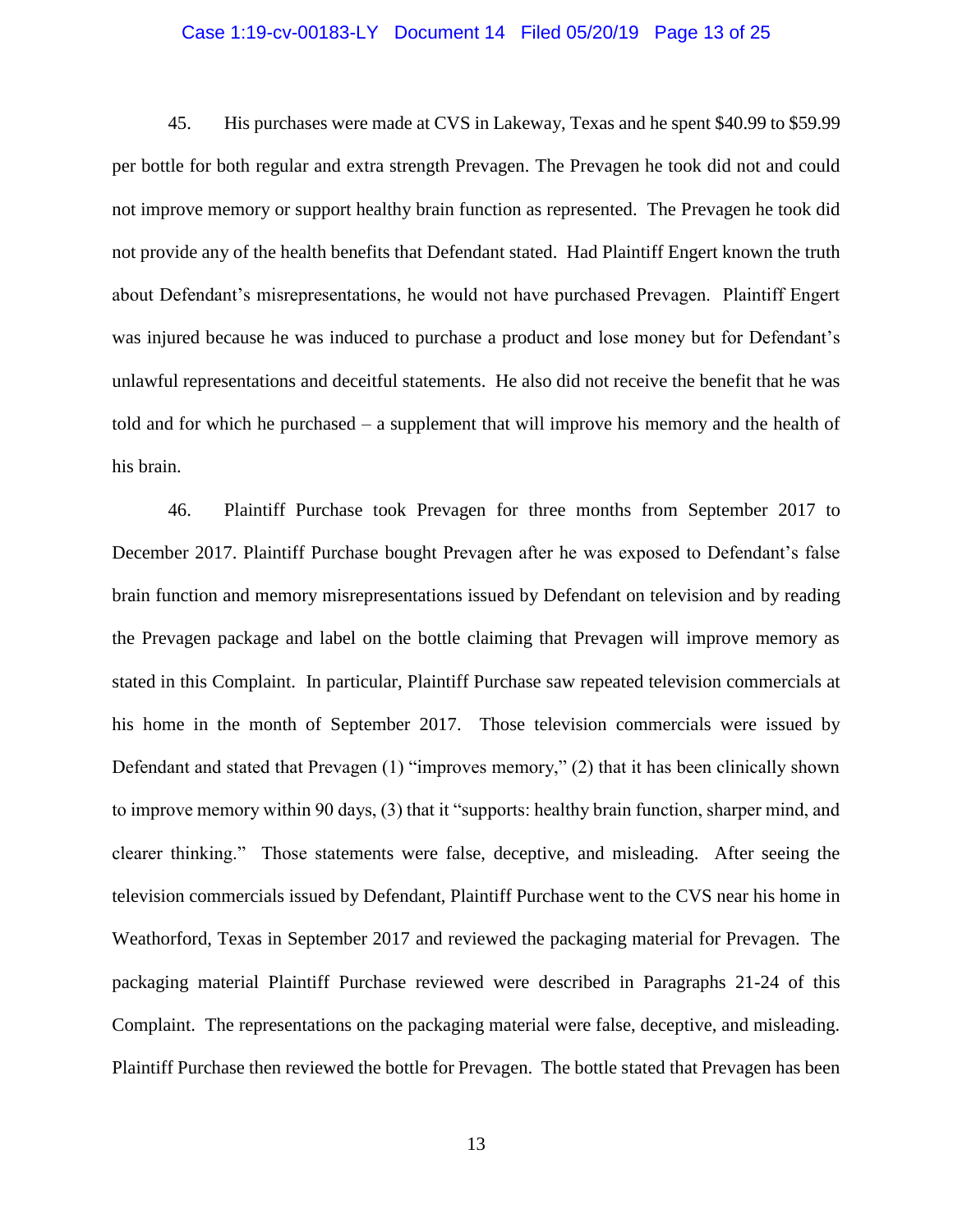#### Case 1:19-cv-00183-LY Document 14 Filed 05/20/19 Page 14 of 25

"Clinically Tested" and "Improves Memory." These representations were false, deceptive, and misleading. The statements made by Defendant in its television commercials, the packaging material, and on the bottle of Prevagen induced Plaintiff to purchase and consume Prevagen.

47. His purchases were made at CVS near his home in Weathorford, Texas and he spent \$40.99 per bottle for Prevagen. The Prevagen he took did not and could not improve memory or support healthy brain function as represented. The Prevagen he took did not provide any of the health benefits that Defendant stated. Had Plaintiff Purchase known the truth about Defendant's misrepresentations, he would not have purchased Prevagen. Plaintiff Purchase was injured because he was induced to purchase a product and lose money but for Defendant's unlawful representations and deceitful statements. He also did not receive the benefit that he was told and for which he purchased – a supplement that will improve his memory and the health of his brain.

48. Plaintiff Atkinson took Prevagen for approximately six months from January 2018 to July 2018. Plaintiff Atkinson purchased Prevagen after he was exposed to Defendant's false brain function and memory misrepresentations issued by Defendant on television and by reading the Prevagen package and label on the bottle claiming that Prevagen will improve memory as stated in this Complaint. In particular, Plaintiff Atkinson saw repeated television commercials, sometimes several times a day, at his home in the month of January 2018. Those television commercials were issued by Defendant and stated that Prevagen (1) "improves memory," (2) that it has been clinically shown to improve memory within 90 days, (3) that it "supports: healthy brain function, sharper mind, and clearer thinking." Those statements were false, deceptive, and misleading. After seeing the television commercials issued by Defendant, Plaintiff Atkinson reviewed the packaging material for Prevagen in January 2018. The packaging material Plaintiff Atkinson reviewed were described in Paragraphs 21-24 of this Complaint. The representations on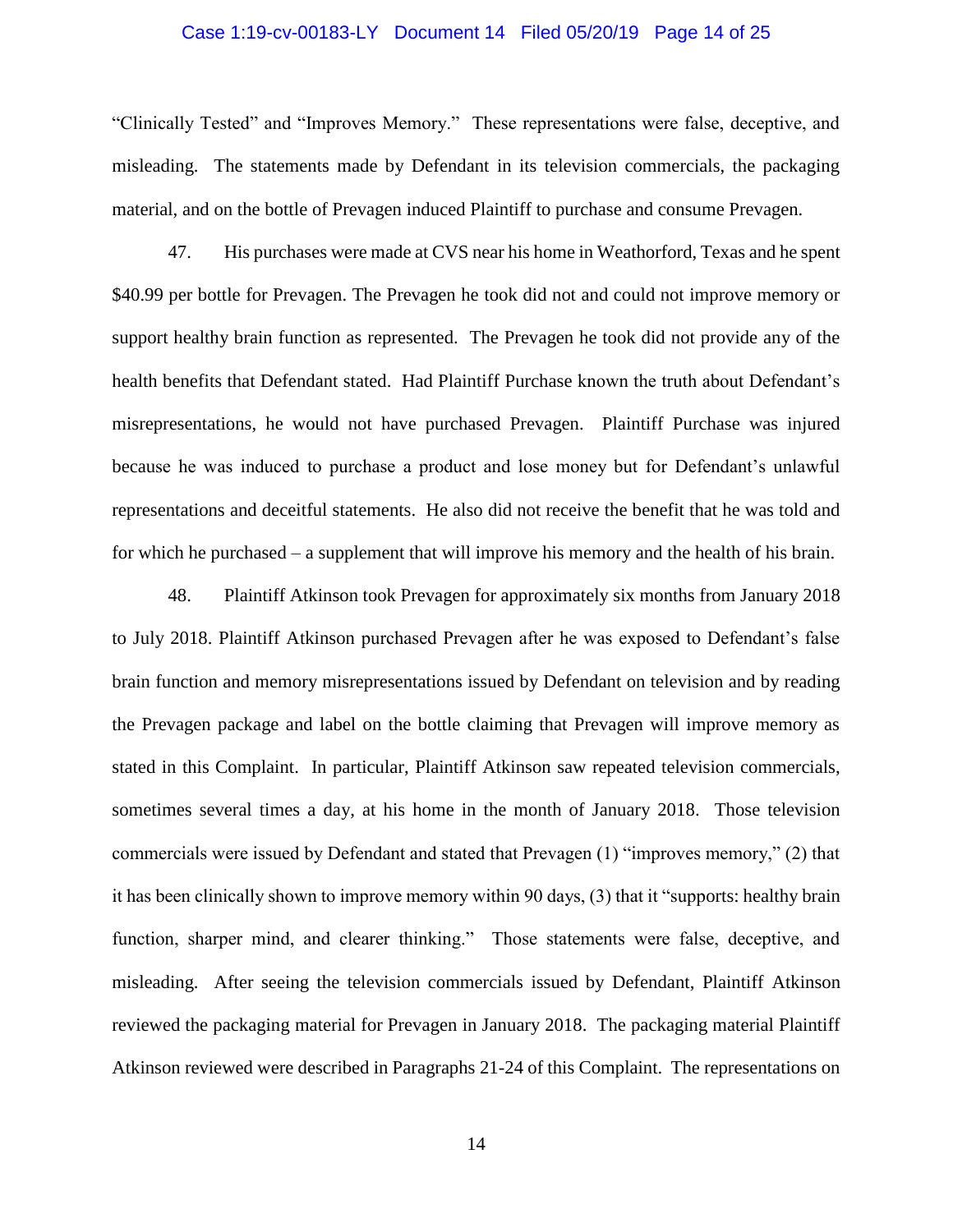#### Case 1:19-cv-00183-LY Document 14 Filed 05/20/19 Page 15 of 25

the packaging material were false, deceptive, and misleading. Plaintiff Atkinson then reviewed the bottle for Prevagen in January 2018. The bottle stated that Prevagen has been "Clinically Tested" and "Improves Memory." These representations were false, deceptive, and misleading. The statements made by Defendant in its television commercials, the packaging material, and on the bottle of Prevagen induced Plaintiff to purchase and consume Prevagen.

49. His purchases were made at HEB in Huntsville, Texas and online through Amazon. He spent \$23.99 to \$35.98 per bottle for both regular and extra strength Prevagen. The Prevagen he took did not and could not improve memory or support healthy brain function as represented. The Prevagen he took did not provide any of the health benefits that Defendant stated. Had Plaintiff Atkinson known the truth about Defendant's misrepresentations, he would not have purchased Prevagen. Plaintiff Atkinson was injured because he was induced to purchase a product and lose money but for Defendant's unlawful representations and deceitful statements. He also did not receive the benefit that he was told and for which he purchased – a supplement that will improve his memory and the health of his brain.

#### **COUNT I**

Violation of Tex. Bus. & Com. Code §§ 17.41 et. seq Texas Deceptive Trade Practices Act (On Behalf of Plaintiffs and the Texas Class)

50. This claim is being asserted by Plaintiffs Purchase and Atkinson. Said Plaintiffs repeat and re-allege the allegations contained in the paragraphs above as if fully set forth herein.

51. Said Plaintiffs bring this claim on behalf of themselves and on behalf of the Texas Class.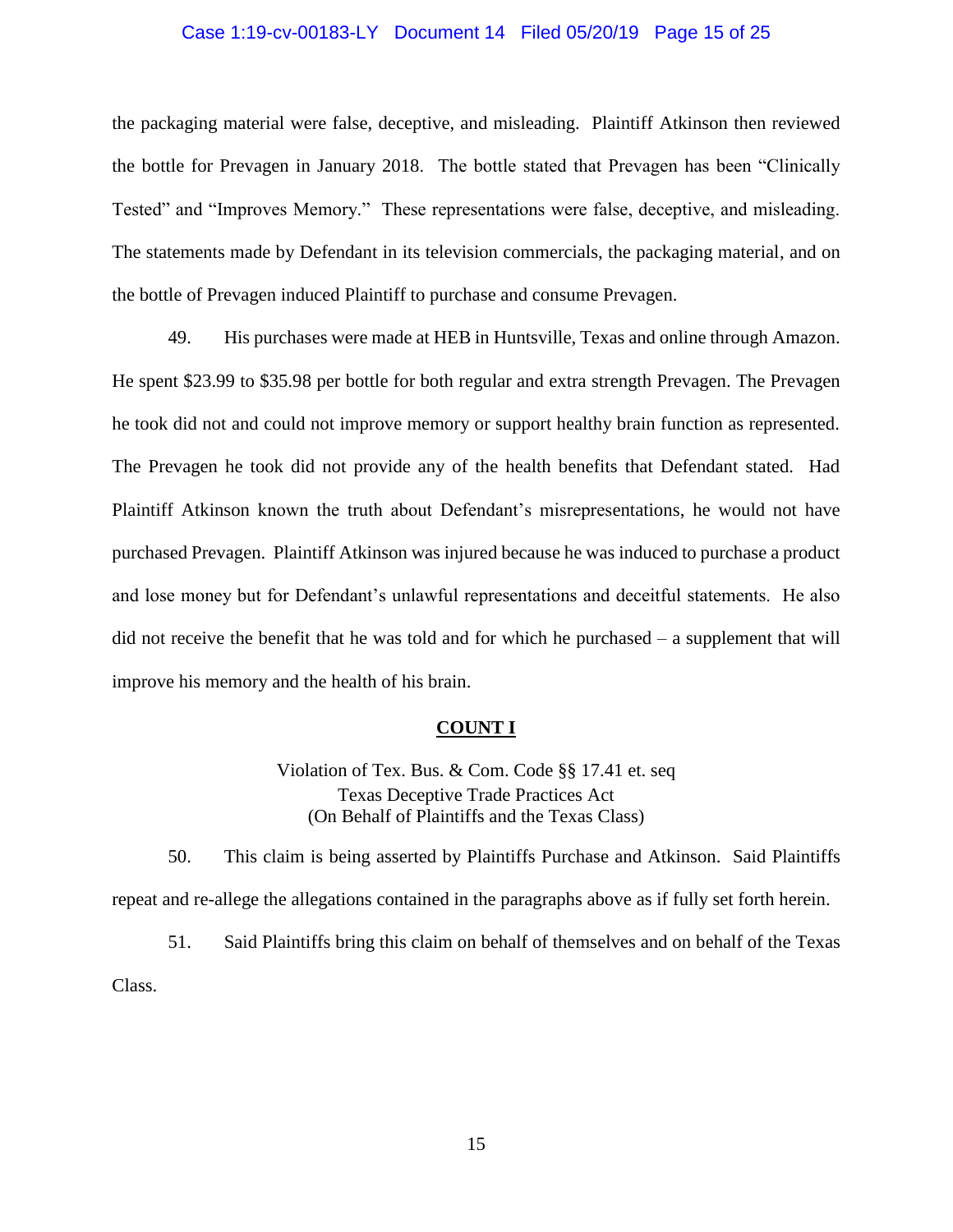#### Case 1:19-cv-00183-LY Document 14 Filed 05/20/19 Page 16 of 25

52. This cause of action is brought pursuant to the Texas Deceptive Trade Practices-Consumer Protection Act, as codified in the Texas Business & Commerce Code §§ 17.41 *et. seq*. ("DTPA").

53. Said Plaintiffs are consumers as defined by the Tex. Bus. & Com. Code § 17.45(4).

54. Said Plaintiffs sought or acquired by purchase Prevagen, which is a "good" within the meaning of the DTPA. *See* Tex. Bus. & Com. Code § 17.45(1).

55. Said Plaintiffs sought or acquired Prevagen after Defendant engaged in the illegal conduct by unlawfully making the false, misleading, and deceptive acts as set forth above.

56. Said Defendant's statements that Prevagen "improve[s] memory," improves "brain functioning," is "clinically tested," and "supports: healthy brain function, sharper mind, and clearer thinking" violate Sections 17.46(b)(2), 17.46(b)(5), 17.46(b)(7), 17.46(b)(9), and 17.46(b)(24) of the Texas Business and Commerce Code.

57. Defendant's illegal actions include, but are not limited to the following:

- a. Defendant represented that Prevagen was of a particular standard, quality, and grade that it is not. Namely, that Prevagen can improve memory and brain health when it cannot.
- b. Defendant represented that Prevagen has sponsorship, approval, characteristics, and benefits that it does not have. Defendant stated that Prevagen can improve memory and brain health when it cannot. Defendant also stated that Prevagen was clinically tested to improve memory when that statement was not true.
- c. Defendant failed to disclose information about Prevagen that was known at the time of the transaction and which was intended to induce Plaintiffs to purchase Prevagen which they would not have purchased had the information been disclosed. Indeed,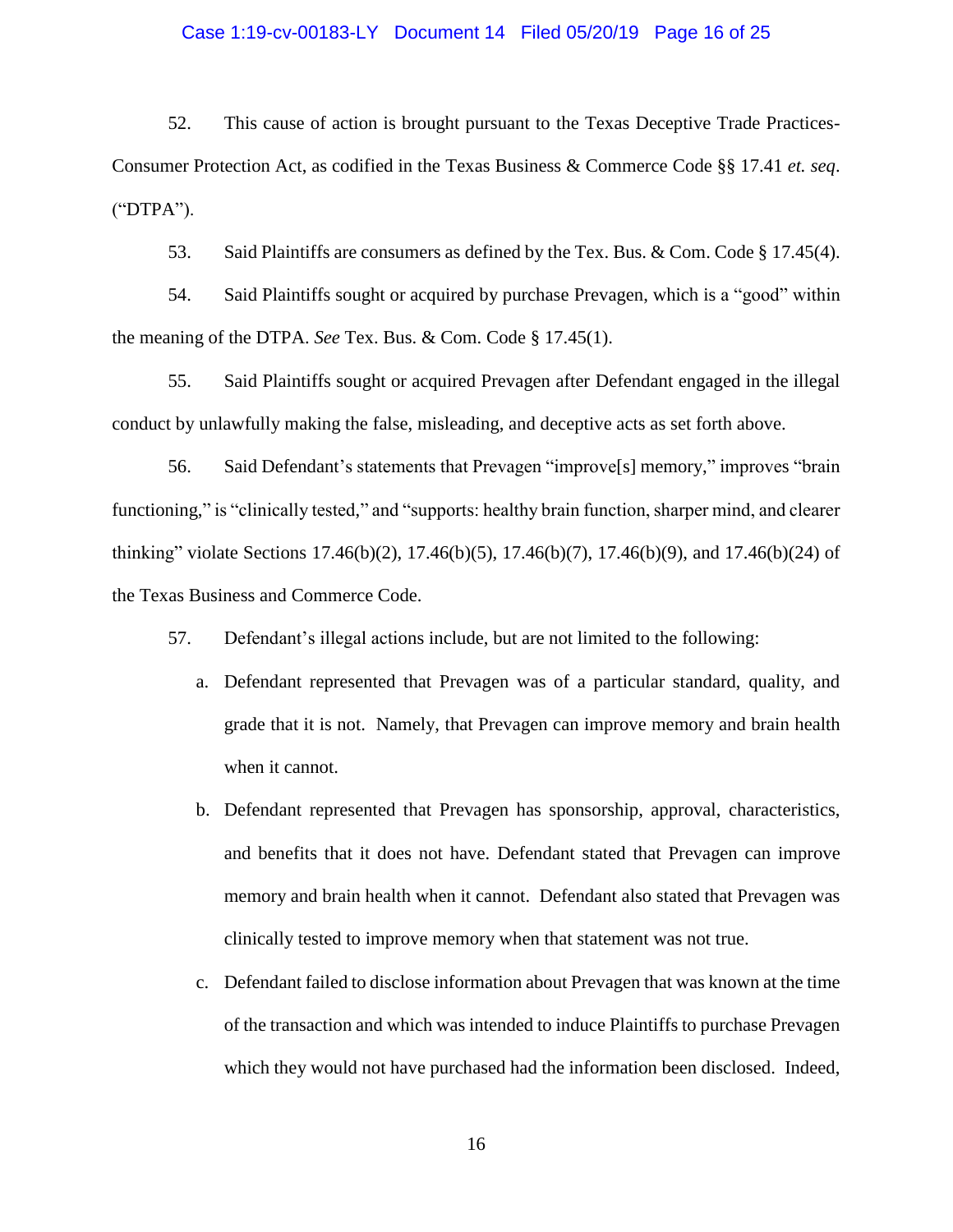### Case 1:19-cv-00183-LY Document 14 Filed 05/20/19 Page 17 of 25

Defendant knew that Prevagen does not improve memory or brain health and failed to disclose that information to the Plaintiffs.

d. Breaching express and implied warranties, as further stated below.

58. Defendant's false, misleading, and deceptive acts induced Plaintiffs and the Class Members to purchase Prevagen.

59. But for Defendant engaging in the false, misleading, and deceptive acts, as identified in this Complaint, Plaintiffs and the Class Members would not have purchased Prevagen and would not have suffered economic harm. As a result of Defendant's illegal conduct, Said Plaintiffs and the Class Members have suffered injury/economic loss and are entitled to reimbursement of the amount they spent for Prevagen. Alternatively, Said Plaintiffs and Class Members seek the difference between the price they paid for Prevagen and the market price of generic protein pills of similar type and quantity.

60. Said Plaintiffs and Class Members also seek treble their economic losses because Defendants acted intentionally.

61. Said Plaintiffs and Class Members also seek reasonable attorney's fees, expenses, and court costs.

62. Notice was provided to Defendant and Defendant failed to cure the violations it committed.

## **COUNT II**

# Violation of Tex. Bus. & Com. Code §§ 2.313, 2.714, 2.715 Breach of Express Warranty (On Behalf of Plaintiffs and the Texas Class)

63. Plaintiffs repeat and re-allege the allegations contained in the paragraphs above as if fully set forth herein.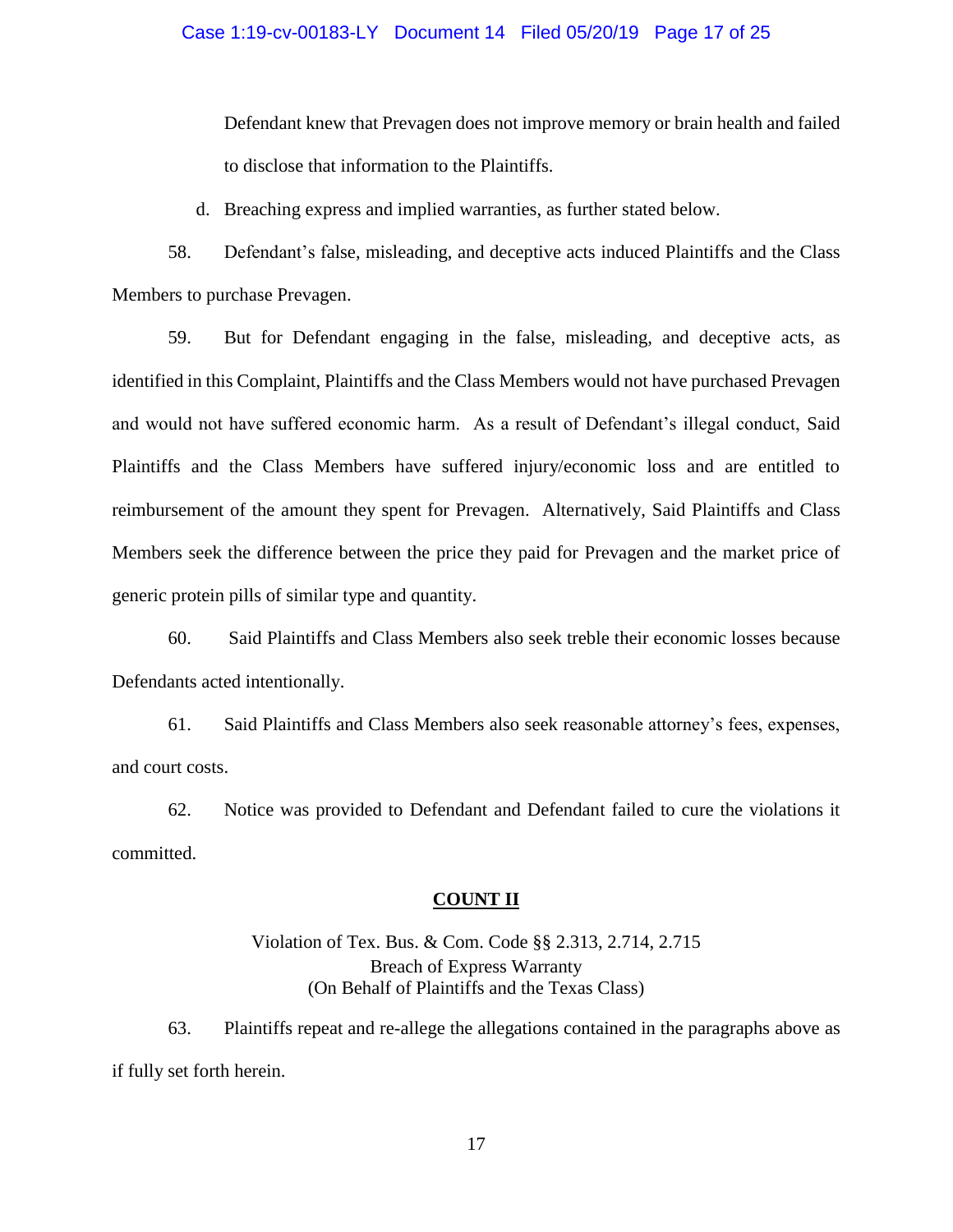#### Case 1:19-cv-00183-LY Document 14 Filed 05/20/19 Page 18 of 25

64. Plaintiffs bring this claim on behalf of themselves and on behalf of the Texas Class.

65. This cause of action is brought against Defendant pursuant to Texas Business  $\&$ Commerce Code § 2.313 for breaching express warranties about Prevagen. Section 2.313 states as follows:

(a) Express warranties by the seller are created as follows:

(1) Any affirmation of fact or promise made by the seller to the buyer which relates to the goods and becomes part of the basis of the bargain creates an express warranty that the goods shall conform to the affirmation or promise.

(2) Any description of the goods which is made part of the basis of the bargain creates an express warranty that the goods shall conform to the description.

66. Here, Defendant has breached multiple express warranties. As stated in this Complaint, Defendant claimed that Prevagen "improve[s] memory" within 90 days, improves "brain functioning," is "clinically tested," and "supports: healthy brain function, sharper mind, and clearer thinking." Prevagen does none of those things. Prevagen does not conform to the promises made by Defendant and does not conform to the description made by Defendant.

67. The representations made by Defendant were the basis and reason why Plaintiff and the Texas Class purchased Prevagen.

68. Notice was provided to Defendant and Defendant failed to cure the breaches it committed.

69. The Plaintiffs and Texas Class have suffered economic harm as a result. As a result of Defendant's illegal conduct, Plaintiffs and the Class Members have suffered injury/economic loss and are entitled to reimbursement of the amount they spent for Prevagen. Alternatively,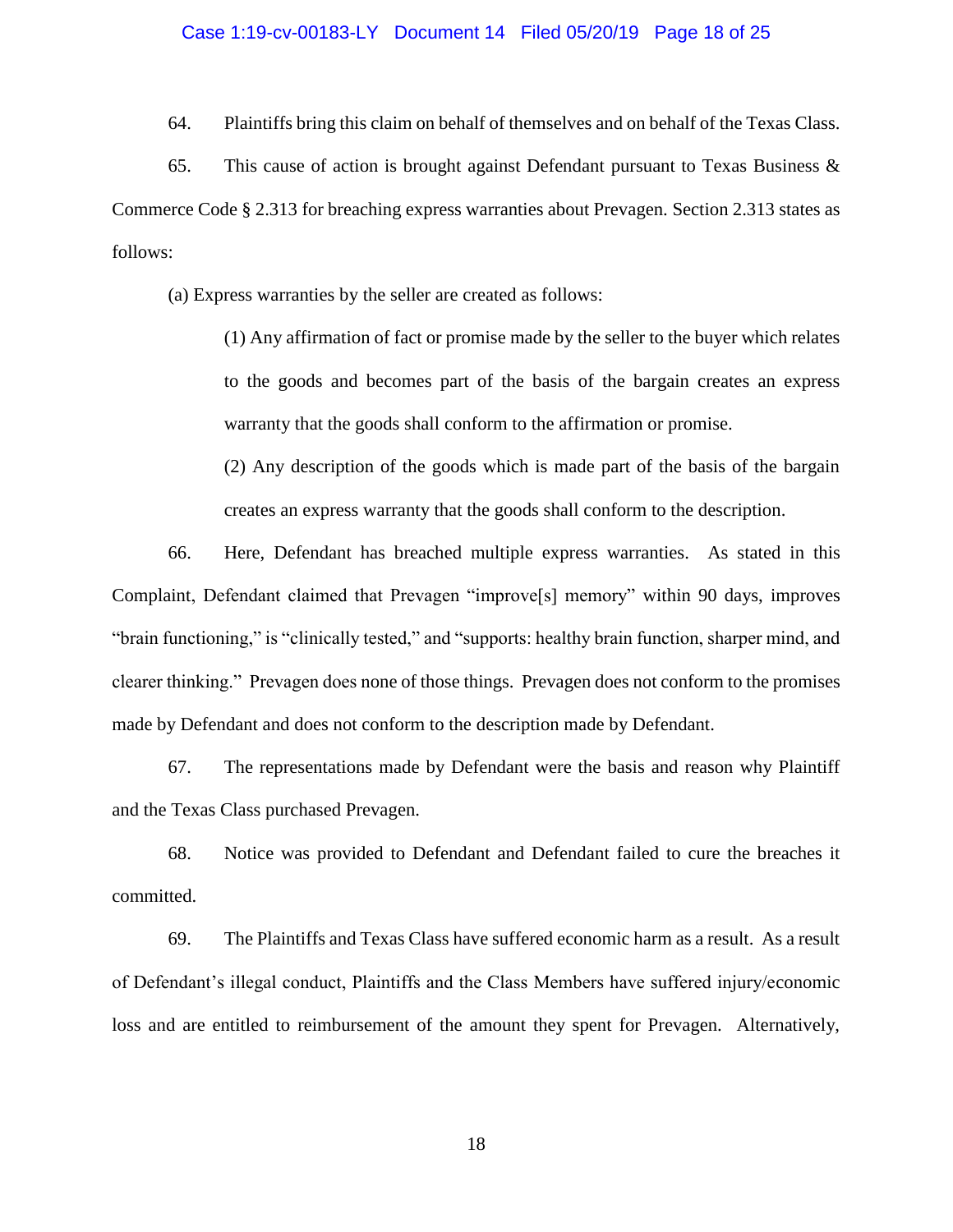### Case 1:19-cv-00183-LY Document 14 Filed 05/20/19 Page 19 of 25

Plaintiffs and Class Members seek the difference between the price they paid for Prevagen and the market price of generic protein pills of similar type and quantity.

70. Plaintiffs and Class Members also seek reasonable attorney's fees, expenses, and court costs.

## **COUNT III**

# Violation of Tex. Bus. & Com. Code §§ 2.313, 2.714, 2.715 Breach of Implied Warranty of Merchantability (On Behalf of Plaintiffs and the Texas Class)

71. Plaintiffs repeat and re-allege the allegations contained in the paragraphs above as if fully set forth herein.

72. Plaintiffs bring this claim on behalf of themselves and on behalf of the Texas Class.

73. This cause of action is brought against Defendant pursuant to Texas Business & Commerce Code § 2.314 for breaching implied warranties about Prevagen. Section 2.314 states as follows:

- a. Unless excluded or modified (Section 2.316), a warranty BUSINESS AND COMMERCE CODE Statute text rendered on: 1/1/2018 - 31 - that the goods shall be merchantable is implied in a contract for their sale if the seller is a merchant with respect to goods of that kind. Under this section the serving for value of food or drink to be consumed either on the premises or elsewhere is a sale.
- b. Goods to be merchantable must be at least such as (1) pass without objection in the trade under the contract description; and (2) in the case of fungible goods, are of fair average quality within the description; and (3) are fit for the ordinary purposes for which such goods are used; and (4) run, within the variations permitted by the agreement, of even kind, quality and quantity within each unit and among all units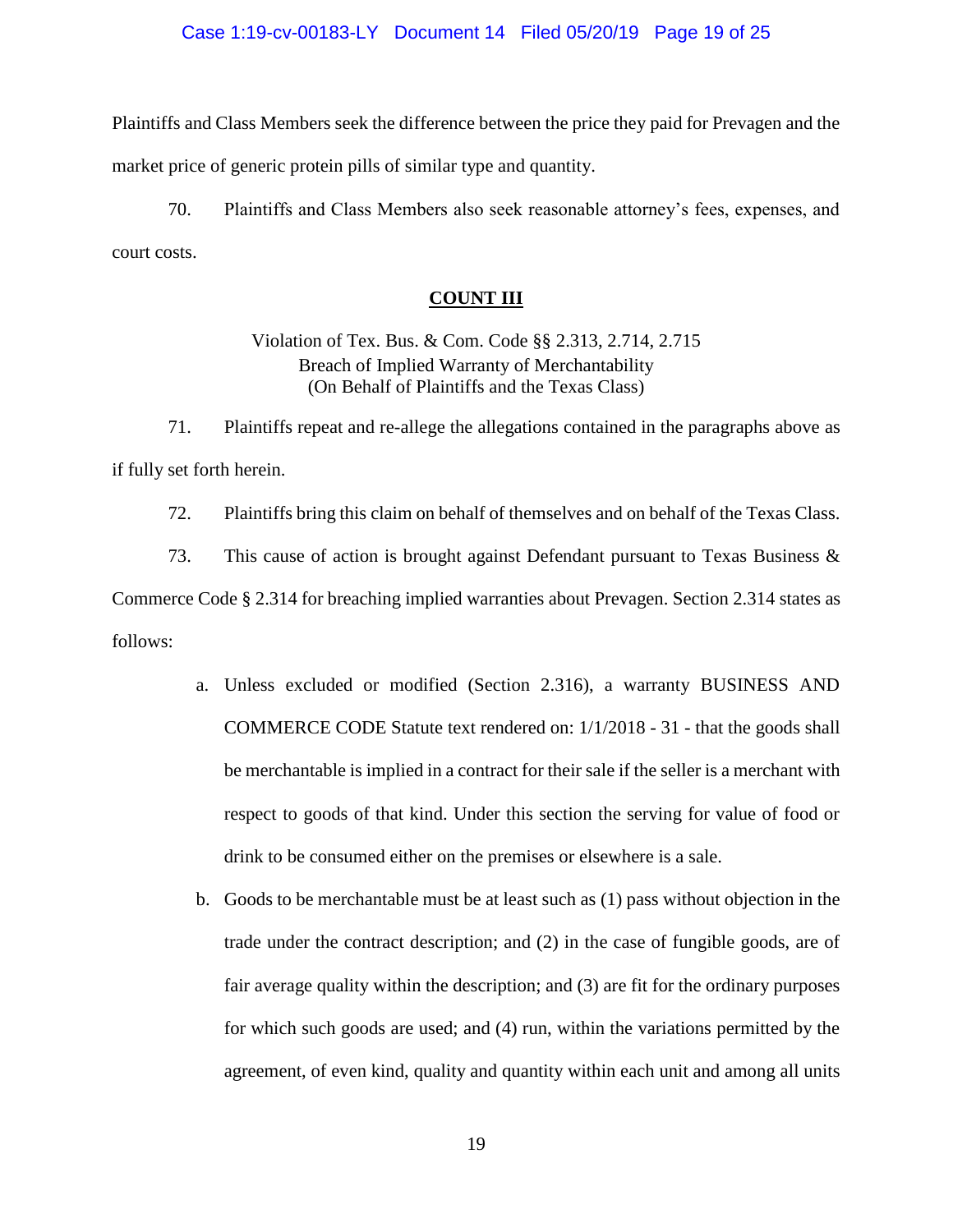involved; and (5) are adequately contained, packaged, and labeled as the agreement may require; and **(6) conform to the promises or affirmations of fact made on the container or label if any** (emphasis added).

c. Unless excluded or modified (Section 2.316) other implied warranties may arise from course of dealing or usage of trade.

74. Here, the packing for Prevagen states that it "improves memory" within 90 days, improves "brain functioning," is "clinically tested," and "supports: healthy brain function, sharper mind, and clearer thinking." Prevagen does none of those things.

75. The label on the bottle of Prevagen states that it "improves memory," that it is "clinically tested," and "improve[s]" "cognitive function."

76. Prevagen does not conform to the promises and affirmations on its container and label.

77. Notice was provided to Defendant and Defendant failed to cure the breaches it committed.

78. The Plaintiffs and Texas Class have suffered economic harm as a result. As a result of Defendant's illegal conduct, Plaintiffs and the Class Members have suffered injury/economic loss and are entitled to reimbursement of the amount they spent for Prevagen. Alternatively, Plaintiffs and Class Members seek the difference between the price they paid for Prevagen and the market price of generic protein pills of similar type and quantity.

79. Plaintiffs and Class Members also seek reasonable attorney's fees, expenses, and court costs.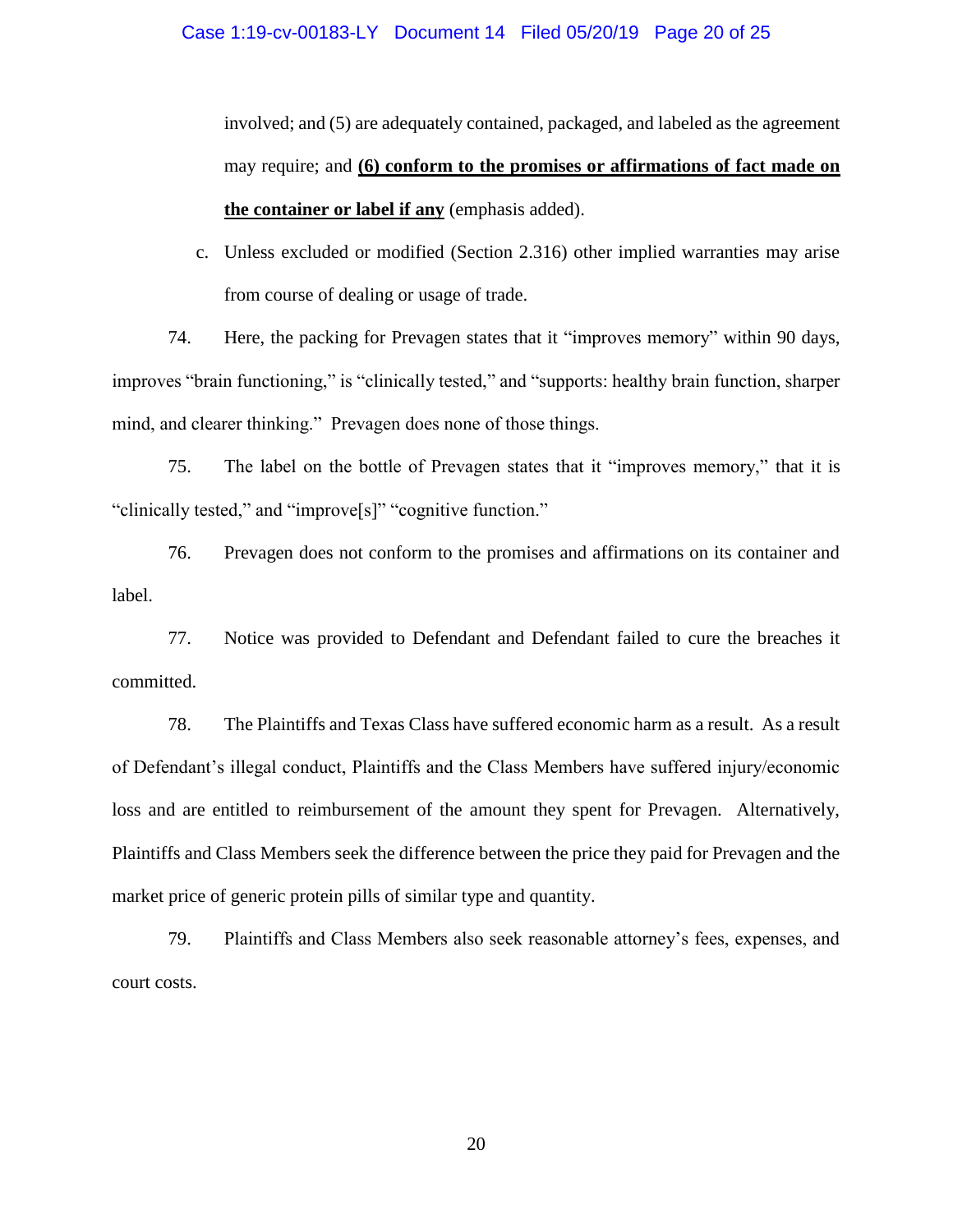## **COUNT IV**

Violation of the Magnuson-Moss Warranty Act, 15 U.S.C. §§ 2301-2312 (On Behalf of Plaintiffs, the Texas Class, and National Class)

80. Plaintiffs repeat and re-allege the allegations contained in the paragraphs above as if fully set forth herein.

81. Plaintiffs bring this claim on behalf of themselves, on behalf of the Texas Class, and on behalf of the National Class

82. This cause of action is brought against Defendant pursuant to 15 U.S.C. § 2310(d)(1) for breaching implied warranties about Prevagen. Section 2310(d)(1) states as follows:

> a. a [consumer](https://www.law.cornell.edu/definitions/uscode.php?width=840&height=800&iframe=true&def_id=15-USC-567770122-826470513&term_occur=46&term_src=title:15:chapter:50:section:2310) who is damaged by the failure of a [supplier,](https://www.law.cornell.edu/definitions/uscode.php?width=840&height=800&iframe=true&def_id=15-USC-1663305268-826470512&term_occur=12&term_src=title:15:chapter:50:section:2310) [warrantor,](https://www.law.cornell.edu/definitions/uscode.php?width=840&height=800&iframe=true&def_id=15-USC-1631904320-826470511&term_occur=45&term_src=title:15:chapter:50:section:2310) or service contractor to comply with any obligation under this chapter, or under a [written](https://www.law.cornell.edu/definitions/uscode.php?width=840&height=800&iframe=true&def_id=15-USC-1855261157-826470510&term_occur=31&term_src=title:15:chapter:50:section:2310)  [warranty,](https://www.law.cornell.edu/definitions/uscode.php?width=840&height=800&iframe=true&def_id=15-USC-1855261157-826470510&term_occur=31&term_src=title:15:chapter:50:section:2310) [implied warranty,](https://www.law.cornell.edu/definitions/uscode.php?width=840&height=800&iframe=true&def_id=15-USC-818519412-826470509&term_occur=10&term_src=title:15:chapter:50:section:2310) or [service contract,](https://www.law.cornell.edu/definitions/uscode.php?width=840&height=800&iframe=true&def_id=15-USC-783620579-826470508&term_occur=11&term_src=title:15:chapter:50:section:2310) may bring suit for damages and other legal and equitable relief.

83. Here, the packing for Prevagen states that it "improves memory" within 90 days, improves "brain functioning," is "clinically tested," and "supports: healthy brain function, sharper mind, and clearer thinking." Prevagen does none of those things.

84. The label on the bottle of Prevagen states that it "improves memory," that it is "clinically tested," and "improve[s]" "cognitive function."

85. Prevagen does not conform to the promises and affirmations on its container and label.

86. The Plaintiffs, Texas Class, and National Class have suffered economic harm as a result. As a result of Defendant's illegal conduct, Plaintiffs and the Class Members have suffered injury/economic loss and are entitled to reimbursement of the amount they spent for Prevagen.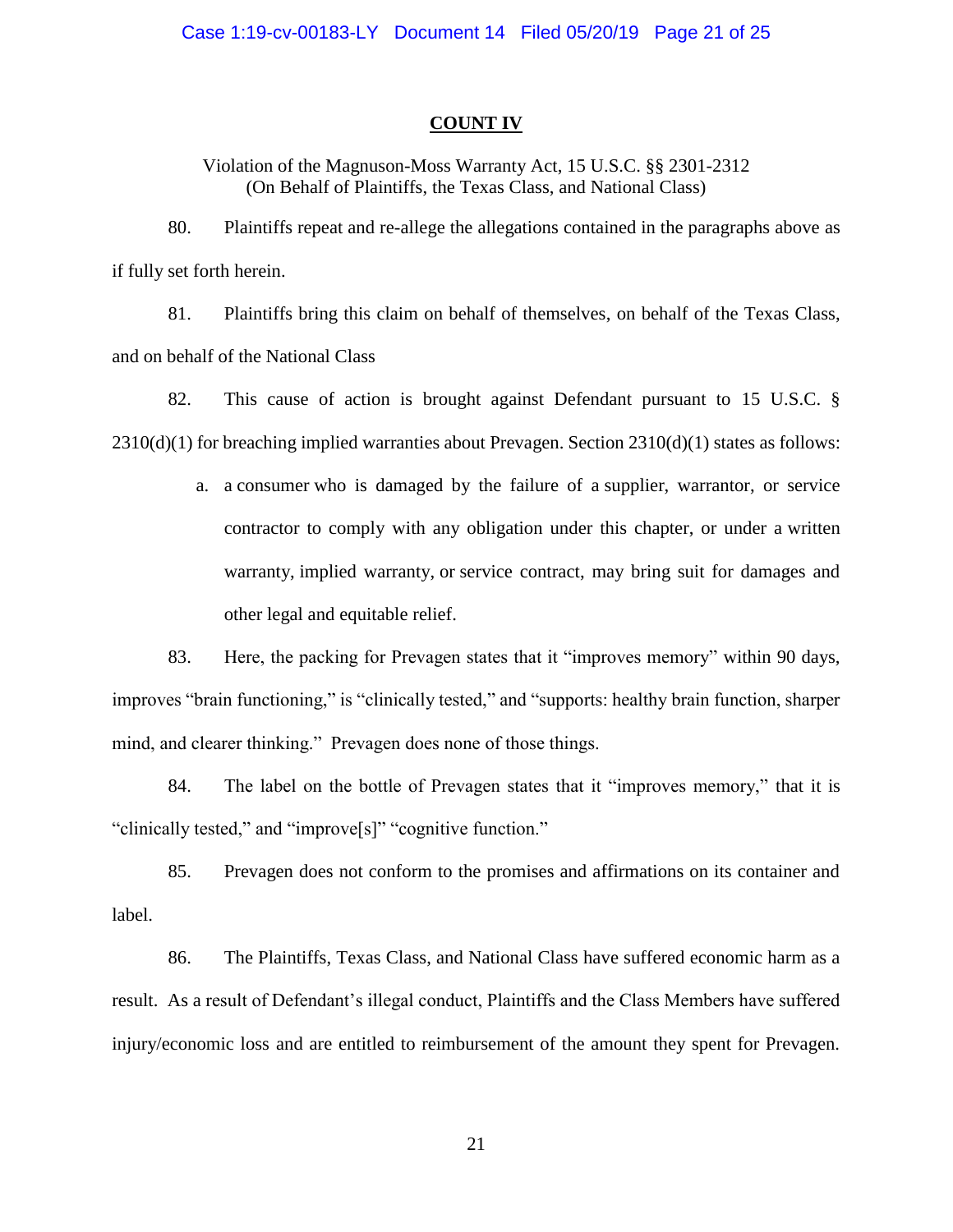Alternatively, Plaintiffs and Class Members seek the difference between the price they paid for

Prevagen and the market price of generic protein pills of similar type and quantity.

87. Plaintiffs and Class Members also seek reasonable attorney's fees, expenses, and

court costs.

# **CLASS ALLEGATIONS**

88. Plaintiffs bring this action as a class action pursuant to Federal Rules of Civil

Procedure 23(a) and 23(b) on behalf of themselves and on behalf of the following classes:

# **TEXAS CLASS**

**All residents of Texas who, within the last four years prior to the filing of this Complaint, purchased Defendant's product Prevagen, in any amount. Excluded from this Class are Defendant's officers, directors and employees, and those who purchased Prevagen for the purpose of resale.**

# **NATIONAL CLASS**

**All residents of the United States who, within the last four years prior to the filing of this Complaint, purchased Defendant's product Prevagen, in any amount. Excluded from this Class are Defendant's officers, directors and employees, and those who purchased Prevagen for the purpose of resale.**

89. Counts I-III are being pursued by the Plaintiffs and Texas Class only. Count IV is

being pursued by the Plaintiffs, Texas Class, and National Class.

90. **Numerosity**. The members of the Classes are so numerous that joinder of all members of the Classes is impracticable. Plaintiffs are informed and believe that the proposed Classes contain thousands of purchasers of Prevagen who have been harmed by Defendant's conduct as alleged herein. The precise number of Class Members is unknown to the Plaintiffs but is believed to be well in excess of 100.

91. **Existence and Predominance of Common Questions of Law and Fact**: This action involves common questions of law and fact, which predominate over any questions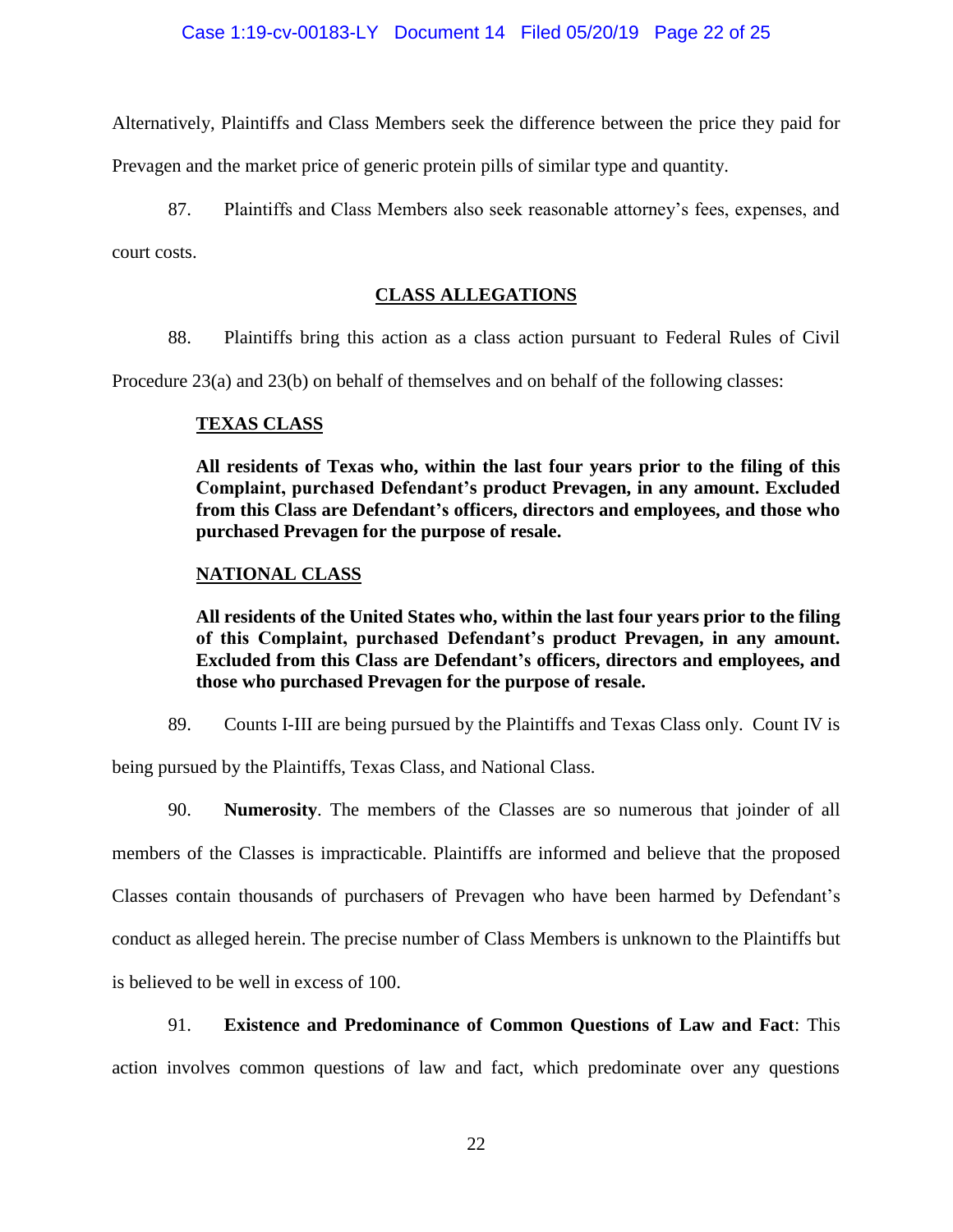#### Case 1:19-cv-00183-LY Document 14 Filed 05/20/19 Page 23 of 25

affecting individual Class Members. These common legal and factual questions include, but are not limited to, the following:

- (a) whether Defendant's representations discussed above are false, misleading, or objectively reasonably likely to deceive consumers;
- (b) whether Prevagen has the ability to affect the brain and improve memory;
- (c) whether Prevagen conforms to the representations and promises made on its package and label; and
- (d) whether Defendant's knew that Prevagen does not improve memory or brain health.

92. **Typicality**. Plaintiffs' claims are typical of the claims of the members of the Classes because all Class Members were injured through the uniform misconduct described above and were all subject to Defendant's deceptive brain function and memory representations that were written on each and every package and bottle of Prevagen. Plaintiffs are also advancing the same claims and legal theories on behalf of the Classes.

93. **Adequacy of Representation**. Plaintiffs will fairly and adequately protect the interests of the members of the Classes. Plaintiffs have retained counsel experienced in complex class action litigation, and Plaintiffs intend to prosecute this action vigorously. Plaintiffs have no adverse or antagonistic interests to those of the Classes.

94. **Superiority**. A class action is superior to all other available means for the fair and efficient adjudication of this controversy. The damages or other financial detriment suffered by individual Class Members is relatively small compared to the burden and expense that would be entailed by individual litigation of their claims against Defendant. It would thus be virtually impossible for members of the Classes, on an individual basis, to obtain effective redress for the wrongs done to them. Furthermore, even if Class Members could afford such individualized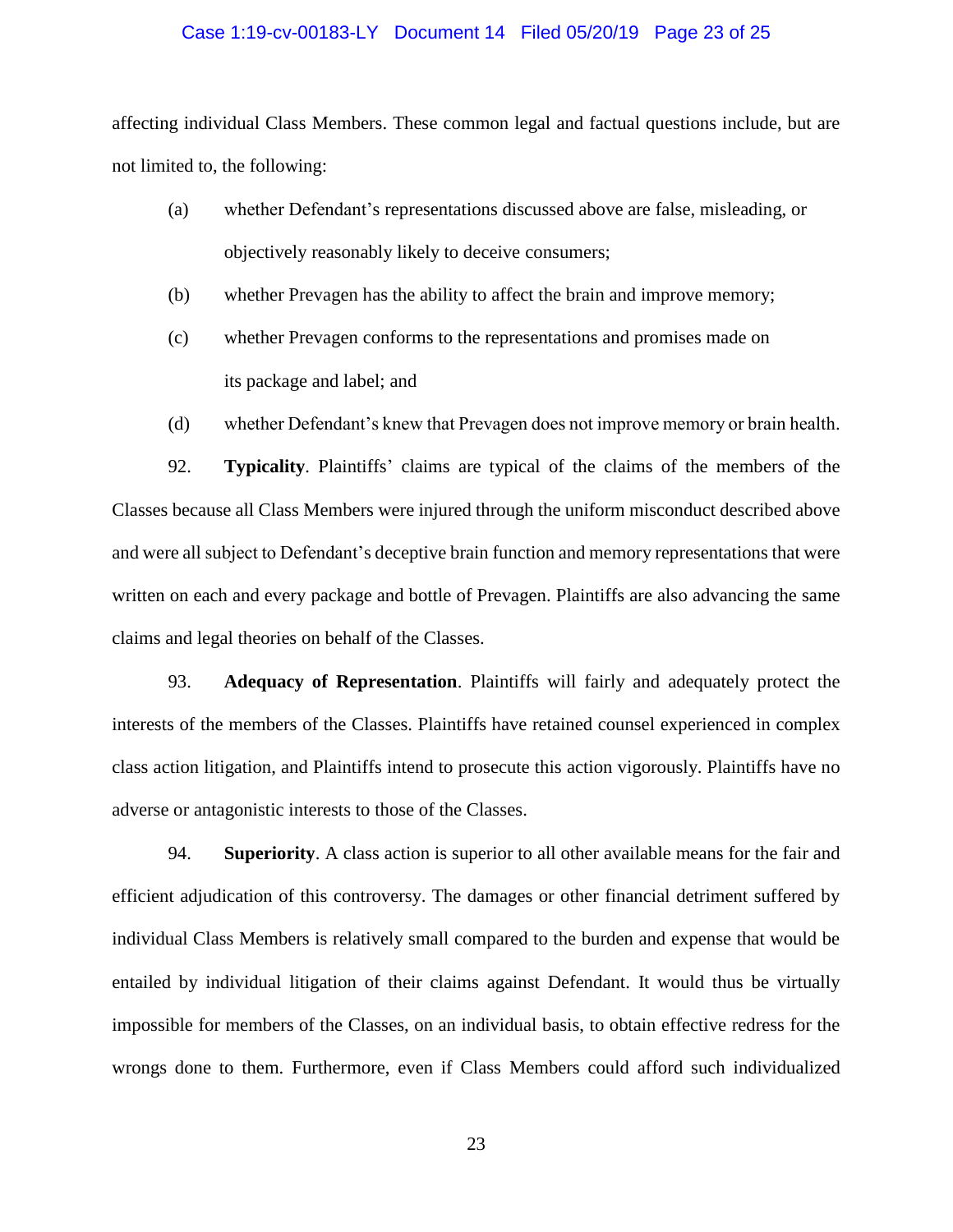#### Case 1:19-cv-00183-LY Document 14 Filed 05/20/19 Page 24 of 25

litigation, it would place a tremendous strain on judicial economy. Individualized litigation would create the danger of inconsistent or contradictory judgments arising from the same set of facts. Individualized litigation would also increase the delay and expense to all parties and the court system from the issues raised by this action. By contrast, the class action device provides the benefits of adjudication of these issues in a single proceeding, economies of scale, and comprehensive supervision by a single court, and presents no unusual management difficulties under the circumstances here.

95. Indeed, by concentrating this litigation in one forum, judicial economy and parity among the claims of individual Class Members are promoted. Additionally, class treatment in this matter will provide for judicial consistency. Notice of the pendency and any resolution of this action can be provided to the Class Members by mail, electronic mail, text message, print, broadcast, internet and/or multimedia publication. The identity of members of the Class Members is readily identifiable from Defendant's records.

96. This type of case is well-suited for class action treatment because: (1) Defendant's practices, policies, and/or marketing of Prevagen were uniform; (2) Prevagen is marketed to do one thing – improve memory; (3) the necessary records to prove Defendant's false and deceptive acts are in the possession of Defendant. Ultimately, a class action is a superior form to resolve the claims detailed herein because of the common nucleus of operative facts centered on Defendant's misrepresentations about Prevagen.

97. Unless a class is certified, Defendant will retain the money it wrongfully received as a result of its illegal conduct. Defendant has acted and refused to act on grounds generally applicable to all Class Members, making a class action a superior means to resolve this case.